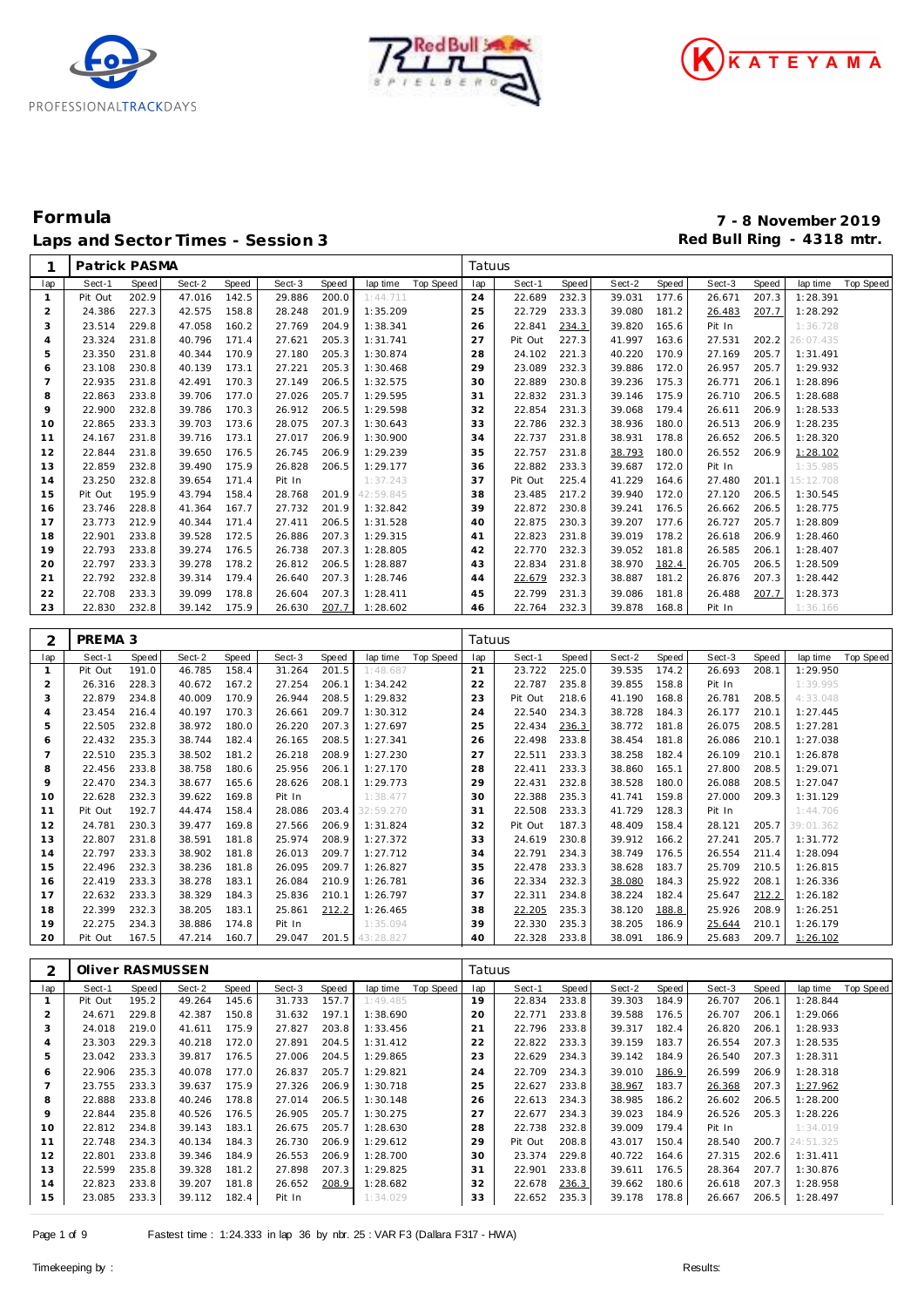





## Laps and Sector Times - Session 3 *Red Bull Ring - 4318 mtr.*

| Formula                           | 7 - 8 November 2019       |
|-----------------------------------|---------------------------|
| Lans and Sector Times - Session 3 | Red Bull Ring $-4318$ mtr |

|  |  |  |  | 16 Pit Out 202.5 48.250 137.4 32.330 199.3 42:05.518       |        |                                       |  |  | $34$ $22.561$ 234.3 38.995 183.1 26.842 206.9 1:28.398 |  |
|--|--|--|--|------------------------------------------------------------|--------|---------------------------------------|--|--|--------------------------------------------------------|--|
|  |  |  |  | 17   24.026 225.9   40.991 166.7   27.952 201.1   1:32.969 |        | 35 22.694 234.3 1:29.140 108.2 Pit In |  |  | 2:34.138                                               |  |
|  |  |  |  | 18   23.664 222.6   39.938 171.4   26.929 206.5   1:30.531 | - 36 F |                                       |  |  |                                                        |  |

| 3              | Petr PTACEK |              |        |       |        |       |           |           | Tatuus |         |       |        |       |        |       |           |           |
|----------------|-------------|--------------|--------|-------|--------|-------|-----------|-----------|--------|---------|-------|--------|-------|--------|-------|-----------|-----------|
| lap            | Sect-1      | <b>Speed</b> | Sect-2 | Speed | Sect-3 | Speed | lap time  | Top Speed | lap    | Sect-1  | Speed | Sect-2 | Speed | Sect-3 | Speed | lap time  | Top Speed |
| 1              | Pit Out     | 165.9        | 52.175 | 130.8 | 32.636 | 192.5 | 1:56.263  |           | 26     | 22.691  | 231.8 | 38.961 | 187.5 | 26.486 | 204.9 | 1:28.138  |           |
| 2              | 25.570      | 176.0        | 45.604 | 137.1 | 29.850 | 194.6 | 1:41.024  |           | 27     | 22.758  | 231.3 | 39.032 | 186.2 | 26.406 | 205.7 | 1:28.196  |           |
| 3              | 24.532      | 227.3        | 44.370 | 148.8 | 32.282 | 200.7 | 1:41.184  |           | 28     | 22.721  | 230.3 | 38.935 | 183.7 | 26.392 | 203.0 | 1:28.048  |           |
| 4              | 24.389      | 207.6        | 42.396 | 165.1 | 28.774 | 204.2 | 1:35.559  |           | 29     | 22.779  | 230.8 | 39.959 | 171.4 | Pit In |       | 1:36.889  |           |
| 5              | 24.345      | 228.8        | 40.574 | 176.5 | 27.364 | 204.5 | 1:32.283  |           | 30     | Pit Out | 151.9 | 45.260 | 148.8 | 28.907 | 200.7 | 26:19.137 |           |
| 6              | 23.118      | 230.8        | 39.922 | 176.5 | 27.980 | 197.8 | 1:31.020  |           | 31     | 23.717  | 227.3 | 40.631 | 174.8 | 27.213 | 204.5 | 1:31.561  |           |
| $\overline{7}$ | 23.243      | 230.3        | 39.643 | 174.2 | 27.139 | 205.3 | 1:30.025  |           | 32     | 22.999  | 230.8 | 40.151 | 180.0 | 26.949 | 204.5 | 1:30.099  |           |
| 8              | 23.040      | 230.8        | 39.427 | 183.7 | 26.802 | 204.9 | 1:29.269  |           | 33     | 22.990  | 229.3 | 39.299 | 182.4 | 26.773 | 204.5 | 1:29.062  |           |
| 9              | 22.903      | 231.8        | 39.690 | 180.0 | 26.781 | 206.5 | 1:29.374  |           | 34     | 22.908  | 230.3 | 39.042 | 182.4 | 26.737 | 203.0 | 1:28.687  |           |
| 10             | 22.891      | 231.8        | 39.433 | 180.6 | 26.739 | 205.7 | 1:29.063  |           | 35     | 22.847  | 230.8 | 39.068 | 183.1 | 26.689 | 204.9 | 1:28.604  |           |
| 11             | 22.963      | 231.8        | 39.317 | 178.8 | 26.597 | 206.5 | 1:28.877  |           | 36     | 22.751  | 231.3 | 39.071 | 184.9 | 26.503 | 206.1 | 1:28.325  |           |
| 12             | 22.883      | 231.8        | 39.328 | 183.1 | 26.691 | 205.7 | 1:28.902  |           | 37     | 22.717  | 231.3 | 38.928 | 184.9 | 26.511 | 205.7 | 1:28.156  |           |
| 13             | 22.795      | 231.3        | 39.308 | 185.6 | 27.233 | 205.3 | 1:29.336  |           | 38     | 22.795  | 231.3 | 38.972 | 182.4 | 26.505 | 206.9 | 1:28.272  |           |
| 14             | 22.943      | 230.8        | 39.215 | 183.7 | Pit In |       | 1:36.497  |           | 39     | 22.709  | 231.8 | 39.149 | 169.3 | Pit In |       | 1:36.295  |           |
| 15             | Pit Out     | 182.3        | 51.574 | 133.3 | 30.986 | 193.5 | 43:52.282 |           | 40     | Pit Out | 204.8 | 42.185 | 174.2 | 27.584 | 203.0 | 13:00.322 |           |
| 16             | 24.907      | 178.9        | 42.238 | 163.1 | 28.133 | 204.2 | 1:35.278  |           | 41     | 23.229  | 222.2 | 39.851 | 172.5 | 27.670 | 203.8 | 1:30.750  |           |
| 17             | 23.304      | 226.4        | 40.063 | 168.2 | 27.598 | 204.9 | 1:30.965  |           | 42     | 22.954  | 229.3 | 39.274 | 183.7 | 26.734 | 204.9 | 1:28.962  |           |
| 18             | 23.024      | 232.3        | 39.496 | 178.2 | 26.876 | 205.7 | 1:29.396  |           | 43     | 22.750  | 230.8 | 39.178 | 182.4 | 26.697 | 203.8 | 1:28.625  |           |
| 19             | 23.018      | 232.8        | 39.407 | 186.9 | 26.718 | 206.1 | 1:29.143  |           | 44     | 22.785  | 231.3 | 39.806 | 175.9 | 26.840 | 204.5 | 1:29.431  |           |
| 20             | 22.903      | 230.8        | 39.470 | 183.1 | 26.691 | 206.1 | 1:29.064  |           | 45     | 22.690  | 233.3 | 39.494 | 180.6 | 26.695 | 204.9 | 1:28.879  |           |
| 21             | 22.815      | 231.3        | 39.285 | 181.8 | 26.588 | 204.9 | 1:28.688  |           | 46     | 22.862  | 230.3 | 39.264 | 179.4 | 27.115 | 204.5 | 1:29.241  |           |
| 22             | 22.851      | 231.3        | 39.084 | 184.9 | 26.531 | 205.7 | 1:28.466  |           | 47     | 22.989  | 229.8 | 39.156 | 183.1 | 26.672 | 204.9 | 1:28.817  |           |
| 23             | 22.758      | 232.3        | 40.972 | 184.9 | 26.622 | 205.3 | 1:30.352  |           | 48     | 22.819  | 230.3 | 39.217 | 180.6 | 26.566 | 205.3 | 1:28.602  |           |
| 24             | 22.832      | 232.3        | 39.258 | 187.5 | 26.647 | 204.5 | 1:28.737  |           | 49     | 22.806  | 230.8 | 40.058 | 161.7 | Pit In |       | 1:38.172  |           |
| 25             | 22.736      | 231.8        | 39.073 | 187.5 | 26.490 | 206.9 | 1:28.299  |           | 50     |         |       |        |       |        |       |           |           |

| 4              | PREMA 1              |       |        |       |        |              |           |           | Tatuus |         |              |        |       |        |       |           |                  |
|----------------|----------------------|-------|--------|-------|--------|--------------|-----------|-----------|--------|---------|--------------|--------|-------|--------|-------|-----------|------------------|
| lap            | Sect-1               | Speed | Sect-2 | Speed | Sect-3 | <b>Speed</b> | lap time  | Top Speed | lap    | Sect-1  | Speed        | Sect-2 | Speed | Sect-3 | Speed | lap time  | <b>Top Speed</b> |
| $\mathbf{1}$   | Pit Out              | 152.7 | 50.351 | 137.4 | 33.153 | 174.2        | 1:55.776  |           | 27     | 29.304  | 156.5        | 46.208 | 160.7 | 30.922 | 187.5 | 1:46.434  |                  |
| $\overline{2}$ | 27.861               | 175.1 | 44.785 | 157.9 | 30.524 | 188.8        | 1:43.170  |           | 28     | 25.372  | 207.2        | 42.551 | 165.1 | 28.760 | 191.2 | 1:36.683  |                  |
| 3              | 25.866               | 209.6 | 44.431 | 161.7 | 29.928 | 185.9        | 1:40.225  |           | 29     | 24.980  | 211.7        | 41.986 | 172.0 | 28.278 | 193.2 | 1:35.244  |                  |
| $\overline{4}$ | 25.302               | 212.5 | 42.207 | 169.3 | 29.258 | 193.9        | 1:36.767  |           | 30     | 24.439  | 213.4        | 41.340 | 175.3 | 28.004 | 192.9 | 1:33.783  |                  |
| 5              | 24.355               | 216.8 | 41.724 | 163.1 | 29.178 | 192.2        | 1:35.257  |           | 31     | 24.236  | 214.2        | 40.905 | 173.1 | 27.923 | 191.5 | 1:33.064  |                  |
| 6              | 25.402               | 211.7 | 41.672 | 167.2 | 28.624 | 192.5        | 1:35.698  |           | 32     | 24.290  | 214.2        | 41.263 | 179.4 | 28.020 | 192.2 | 1:33.573  |                  |
| $\overline{7}$ | 24.522               | 213.4 | 43.633 | 170.3 | 28.993 | 192.9        | 1:37.148  |           | 33     | 24.181  | 213.4        | 41.112 | 177.0 | 27.831 | 193.5 | 1:33.124  |                  |
| 8              | 27.497               | 210.0 | 42.782 | 170.3 | 28.558 | 192.2        | 1:38.837  |           | 34     | 24.158  | 213.8        | 41.387 | 167.2 | 28.180 | 193.9 | 1:33.725  |                  |
| 9              | 24.558               | 213.4 | 41.678 | 177.0 | 28.490 | 192.9        | 1:34.726  |           | 35     | 23.992  | 216.4        | 40.886 | 175.3 | 27.883 | 194.2 | 1:32.761  |                  |
| 10             | 24.427               | 214.2 | 41.390 | 173.6 | 28.444 | 193.2        | 1:34.261  |           | 36     | 23.947  | 215.5        | 41.462 | 178.8 | 27.861 | 193.9 | 1:33.270  |                  |
| 11             | 24.150               | 215.9 | 41.888 | 173.1 | 28.124 | 192.9        | 1:34.162  |           | 37     | 24.391  | 214.2        | 40.988 | 175.3 | 27.586 | 194.6 | 1:32.965  |                  |
| 12             | 24.132               | 214.6 | 41.270 | 175.3 | 28.094 | 194.9        | 1:33.496  |           | 38     | 24.106  | 215.9        | 41.150 | 173.6 | Pit In |       | 1:42.908  |                  |
| 13             | 24.185               | 213.8 | 41.282 | 166.2 | Pit In |              | 1:45.800  |           | 39     | Pit Out | 148.5        | 53.432 | 141.0 | 32.613 | 168.2 | 25:40.174 |                  |
| 14             | Pit Out              | 151.2 | 53.441 | 146.7 | 35.449 | 162.2        | 13:14.709 |           | 40     | 29.229  | 163.4        | 45.991 | 157.4 | 30.941 | 185.6 | 1:46.161  |                  |
| 15             | 29.195               | 167.2 | 46.968 | 157.9 | 31.443 | 188.8        | 1:47.606  |           | 41     | 25.265  | 209.2        | 42.583 | 161.7 | 28.508 | 193.5 | 1:36.356  |                  |
| 16             | 25.278               | 208.4 | 43.134 | 166.2 | 29.386 | 190.8        | 1:37.798  |           | 42     | 24.364  | 214.6        | 41.651 | 170.9 | 28.134 | 193.9 | 1:34.149  |                  |
| 17             | 24.737               | 212.1 | 41.994 | 170.3 | 28.708 | 192.5        | 1:35.439  |           | 43     | 24.175  | 215.5        | 41.816 | 173.1 | 28.195 | 192.2 | 1:34.186  |                  |
| 18             | 24.525               | 213.8 | 41.439 | 171.4 | 28.351 | 192.9        | 1:34.315  |           | 44     | 24.241  | 215.5        | 43.084 | 174.2 | 28.287 | 193.5 | 1:35.612  |                  |
| 19             | 24.467               | 212.5 | 41.452 | 172.0 | 28.392 | 192.2        | 1:34.311  |           | 45     | 24.223  | 214.2        | 41.074 | 173.6 | 27.760 | 193.9 | 1:33.057  |                  |
| 20             | 24.278               | 213.8 | 41.303 | 172.5 | 28.691 | 191.8        | 1:34.272  |           | 46     | 24.301  | 213.8        | 40.916 | 173.6 | 27.761 | 194.9 | 1:32.978  |                  |
| 21             | 24.266               | 214.2 | 41.083 | 174.2 | 28.199 | 193.5        | 1:33.548  |           | 47     | 24.057  | 215.5        | 40.822 | 174.2 | 27.419 | 195.3 | 1:32.298  |                  |
| 22             | 24.216               | 213.8 | 41.160 | 174.2 | 28.062 | 193.2        | 1:33.438  |           | 48     | 24.046  | 215.5        | 40.792 | 174.2 | 27.772 | 193.9 | 1:32.610  |                  |
| 23             | 24.238               | 214.2 | 42.081 | 171.4 | 28.273 | 192.9        | 1:34.592  |           | 49     | 23.994  | 216.4        | 45.734 | 166.2 | 27.837 | 194.6 | 1:37.565  |                  |
| 24             | 24.231               | 214.6 | 41.298 | 173.1 | 27.950 | 192.9        | 1:33.479  |           | 50     | 24.242  | 214.6        | 40.734 | 175.9 | 27.629 | 192.9 | 1:32.605  |                  |
| 25             | 24.147               | 214.6 | 41.006 | 173.6 | Pit In |              | 1:48.773  |           | 51     | 24.027  | 215.1        | 40.846 | 169.3 | Pit In |       | 1:43.007  |                  |
| 26             | Pit Out              | 140.7 | 51.875 | 139.2 | 34.092 | 163.4        | 48:34.164 |           | 52     |         |              |        |       |        |       |           |                  |
|                |                      |       |        |       |        |              |           |           |        |         |              |        |       |        |       |           |                  |
| 4              | <b>Jackson WALLS</b> |       |        |       |        |              |           |           | Tatuus |         |              |        |       |        |       |           |                  |
| lap            | Sect-1               | Speed | Sect-2 | Speed | Sect-3 | Speed        | lap time  | Top Speed | lap    | Sect-1  | <b>Speed</b> | Sect-2 | Speed | Sect-3 | Speed | lap time  | Top Speed        |

| ÷<br>⊣ו |  |  |
|---------|--|--|
|         |  |  |

 Pit Out 151.7 46.515 144.0 30.184 201.1 1:44.249 24.940 224.0 42.354 162.2 29.437 198.9 1:36.731 23.725 229.3 44.232 167.2 27.766 195.7 1:35.723

 23.195 231.3 39.234 177.6 26.674 206.1 1:29.103 26 27.147 226.9 39.813 174.2 26.725 205.7 1:33.685<br>27 22.907 231.3 39.440 177.0 26.669 204.9 1:29.016 22.907 231.3 39.440 177.0 26.669 204.9 1:29.016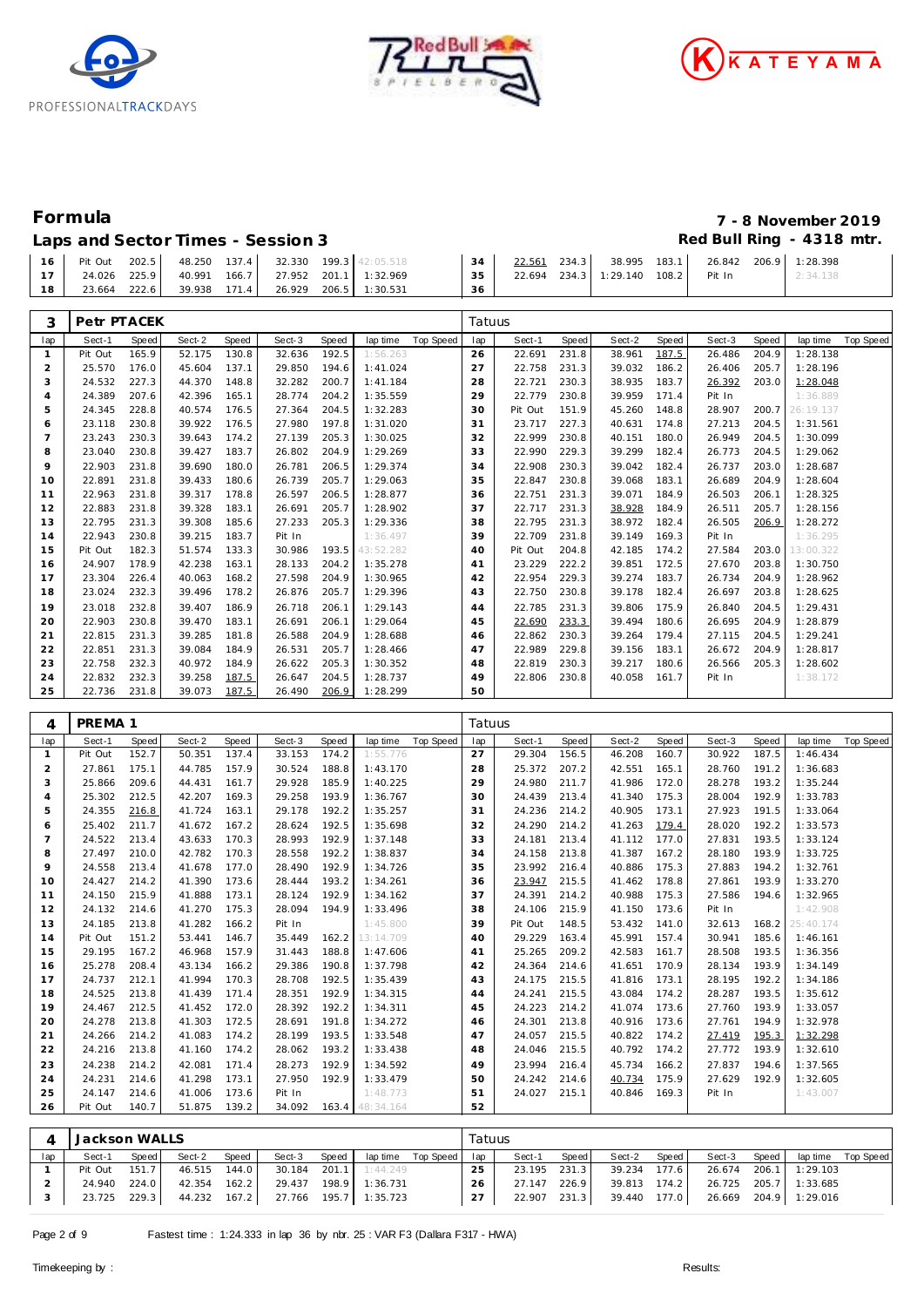





# **Formula 7 - 8 November 2019** Laps and Sector Times - Session 3 **Red Bull Ring - 4318 mtr.** And Sector Times - Session 3

| $\overline{a}$ | 32.745  | 91.8  | 53.129 | 130.4 | 30.883 | 200.0 | 1:56.757  | 28 | 22.805  | 230.8 | 39.267   | 184.3 | 26.517 | 205.7 | 1:28.589  |
|----------------|---------|-------|--------|-------|--------|-------|-----------|----|---------|-------|----------|-------|--------|-------|-----------|
| 5              | 24.255  | 227.3 | 43.535 | 169.8 | 27.606 | 203.8 | 1:35.396  | 29 | 22.821  | 230.3 | 1:05.686 | 152.5 | Pit In |       | 2:02.841  |
| 6              | 23.206  | 231.8 | 40.156 | 178.2 | 27.271 | 205.7 | 1:30.633  | 30 | Pit Out | 224.5 | 42.435   | 162.7 | 27.580 | 204.2 | 24:06.355 |
|                | 24.478  | 226.9 | 41.137 | 174.8 | 28.252 | 195.7 | 1:33.867  | 31 | 24.841  | 226.4 | 40.300   | 169.3 | 27.026 | 204.5 | 1:32.167  |
| 8              | 23.468  | 230.8 | 42.498 | 175.3 | 27.382 | 204.5 | 1:33.348  | 32 | 23.125  | 230.8 | 39.854   | 169.3 | 27.076 | 204.9 | 1:30.055  |
| 9              | 24.049  | 228.3 | 40.072 | 174.8 | 27.176 | 204.5 | 1:31.297  | 33 | 22.913  | 229.8 | 39.411   | 177.0 | 26.903 | 205.3 | 1:29.227  |
| 10             | 23.052  | 231.8 | 39.809 | 177.0 | 26.999 | 205.7 | 1:29.860  | 34 | 23.136  | 229.8 | 39.426   | 179.4 | 27.852 | 195.7 | 1:30.414  |
| 11             | 27.585  | 226.4 | 39.912 | 172.5 | 27.077 | 206.1 | 1:34.574  | 35 | 23.252  | 229.3 | 39.734   | 172.5 | 26.829 | 204.5 | 1:29.815  |
| 12             | 22.942  | 232.3 | 39.585 | 177.0 | 26.937 | 205.3 | 1:29.464  | 36 | 22.827  | 230.8 | 39.322   | 174.8 | 26.683 | 206.5 | 1:28.832  |
| 13             | 22.855  | 231.8 | 41.042 | 177.0 | 26.851 | 205.7 | 1:30.748  | 37 | 22.779  | 235.8 | 39.694   | 177.0 | 27.812 | 192.9 | 1:30.285  |
| 14             | 22.870  | 230.3 | 39.487 | 179.4 | 26.764 | 205.7 | 1:29.121  | 38 | 23.185  | 230.3 | 39.384   | 177.6 | 26.848 | 204.9 | 1:29.417  |
| 15             | 22.735  | 233.3 | 39.383 | 179.4 | Pit In |       | 1:35.997  | 39 | 22.976  | 231.3 | 39.253   | 178.2 | Pit In |       | 1:35.328  |
| 16             | Pit Out | 205.2 | 44.082 | 156.1 | 28.832 | 200.0 | 41:30.330 | 40 | Pit Out | 222.2 | 40.889   | 173.1 | 27.305 | 203.0 | 17:44.381 |
| 17             | 23.857  | 227.8 | 41.415 | 167.7 | 27.595 | 204.5 | 1:32.867  | 41 | 23.201  | 229.3 | 39.954   | 177.6 | 26.934 | 204.5 | 1:30.089  |
| 18             | 23.328  | 230.3 | 40.310 | 177.0 | 27.908 | 204.9 | 1:31.546  | 42 | 23.015  | 230.3 | 39.720   | 173.6 | 26.864 | 205.3 | 1:29.599  |
| 19             | 23.031  | 232.8 | 40.457 | 174.2 | 27.142 | 205.7 | 1:30.630  | 43 | 23.009  | 230.8 | 39.326   | 184.3 | 26.759 | 204.5 | 1:29.094  |
| 20             | 22.909  | 233.3 | 39.852 | 170.9 | 27.729 | 205.3 | 1:30.490  | 44 | 22.874  | 230.8 | 39.175   | 182.4 | 26.574 | 205.3 | 1:28.623  |
| 21             | 22.941  | 231.8 | 39.768 | 173.6 | 26.951 | 205.7 | 1:29.660  | 45 | 22.898  | 230.3 | 39.306   | 179.4 | 26.627 | 206.1 | 1:28.831  |
| 22             | 22.728  | 233.8 | 39.318 | 178.8 | 27.781 | 193.9 | 1:29.827  | 46 | 22.842  | 230.8 | 39.313   | 177.0 | 30.797 | 205.3 | 1:32.952  |
| 23             | 23.062  | 231.3 | 39.379 | 179.4 | 26.811 | 205.3 | 1:29.252  | 47 | 23.870  | 230.3 | 46.792   | 125.0 | 31.889 | 174.5 | 1:42.551  |
| 24             | 22.818  | 231.3 | 39.400 | 181.2 | 28.172 | 190.8 | 1:30.390  | 48 | 23.952  | 231.3 | 39.857   | 178.2 | Pit In |       | 1:37.150  |

| 5              | VAR 1   |              |        |       |        |       |                 |           | Tatuus |         |       |        |       |        |       |           |           |
|----------------|---------|--------------|--------|-------|--------|-------|-----------------|-----------|--------|---------|-------|--------|-------|--------|-------|-----------|-----------|
| lap            | Sect-1  | <b>Speed</b> | Sect-2 | Speed | Sect-3 | Speed | lap time        | Top Speed | lap    | Sect-1  | Speed | Sect-2 | Speed | Sect-3 | Speed | lap time  | Top Speed |
| -1             | Pit Out | 133.7        | 53.245 | 135.0 | 36.582 | 157.7 | 2:07.325        |           | 28     | 30.268  | 159.8 | 47.047 | 144.8 | 32.009 | 188.2 | 1:49.324  |           |
| 2              | 30.778  | 153.2        | 51.614 | 143.6 | 31.825 | 182.4 | 1:54.217        |           | 29     | 25.862  | 197.3 | 43.690 | 149.6 | 29.436 | 189.1 | 1:38.988  |           |
| 3              | 26.003  | 203.3        | 45.269 | 155.6 | 29.688 | 188.5 | 1:40.960        |           | 30     | 24.904  | 212.9 | 43.193 | 136.7 | 31.474 | 192.9 | 1:39.571  |           |
| 4              | 24.950  | 212.5        | 42.458 | 166.7 | 28.913 | 192.9 | 1:36.321        |           | 31     | 24.515  | 214.2 | 41.774 | 170.9 | 29.404 | 192.9 | 1:35.693  |           |
| 5              | 24.441  | 215.1        | 42.006 | 169.3 | 28.312 | 196.0 | 1:34.759        |           | 32     | 24.338  | 215.5 | 41.611 | 174.2 | 27.825 | 196.0 | 1:33.774  |           |
| 6              | 24.244  | 216.8        | 41.392 | 168.8 | 28.202 | 196.0 | 1:33.838        |           | 33     | 24.022  | 217.7 | 41.025 | 164.1 | Pit In |       | 1:44.315  |           |
| $\overline{7}$ | 24.116  | 216.8        | 41.112 | 170.3 | 27.867 | 196.0 | 1:33.095        |           | 34     | Pit Out | 210.8 | 42.587 | 159.8 | 28.350 | 195.3 | 4:48.402  |           |
| 8              | 24.237  | 215.9        | 41.091 | 173.6 | 27.914 | 196.7 | 1:33.242        |           | 35     | 24.149  | 216.8 | 41.228 | 174.2 | 27.540 | 195.7 | 1:32.917  |           |
| 9              | 23.983  | 217.7        | 40.859 | 170.3 | 28.636 | 197.4 | 1:33.478        |           | 36     | 24.084  | 216.8 | 41.096 | 174.2 | 27.643 | 196.4 | 1:32.823  |           |
| 10             | 24.130  | 216.8        | 40.744 | 173.1 | 27.605 | 197.4 | 1:32.479        |           | 37     | 24.130  | 215.5 | 40.852 | 172.5 | 27.641 | 196.4 | 1:32.623  |           |
| 11             | 24.106  | 212.1        | 40.928 | 173.6 | 27.606 | 197.4 | 1:32.640        |           | 38     | 24.051  | 215.1 | 40.659 | 175.3 | Pit In |       | 1:39.002  |           |
| 12             | 23.883  | 218.6        | 41.707 | 165.6 | Pit In |       | 1:40.231        |           | 39     | Pit Out | 147.3 | 53.876 | 127.1 | 36.514 | 168.8 | 33:59.106 |           |
| 13             | Pit Out | 154.5        | 55.040 | 99.3  | 36.200 | 151.0 | 12:23.392       |           | 40     | 29.125  | 153.4 | 51.281 | 120.3 | 32.366 | 186.5 | 1:52.772  |           |
| 14             | 31.085  | 153.6        | 49.090 | 140.6 | 32.763 | 189.8 | 1:52.938        |           | 41     | 28.169  | 192.0 | 50.748 | 100.2 | 31.635 | 183.7 | 1:50.552  |           |
| 15             | 25.156  | 209.6        | 42.952 | 157.9 | 28.227 | 197.8 | 1:36.335        |           | 42     | 25.498  | 212.1 | 43.247 | 147.9 | 29.696 | 189.1 | 1:38.441  |           |
| 16             | 24.038  | 218.6        | 41.590 | 170.9 | 27.698 | 198.2 | 1:33.326        |           | 43     | 24.806  | 214.2 | 42.272 | 163.1 | 32.442 | 146.9 | 1:39.520  |           |
| 17             | 23.780  | 219.9        | 40.778 | 174.8 | 27.424 | 198.2 | 1:31.982        |           | 44     | 25.283  | 218.1 | 45.487 | 167.2 | 28.373 | 196.0 | 1:39.143  |           |
| 18             | 23.927  | 218.1        | 40.609 | 175.3 | 27.226 | 197.4 | 1:31.762        |           | 45     | 23.990  | 218.1 | 41.089 | 173.1 | 27.533 | 197.4 | 1:32.612  |           |
| 19             | 23.923  | 217.7        | 40.769 | 176.5 | 27.211 | 198.2 | 1:31.903        |           | 46     | 23.978  | 218.1 | 41.054 | 174.8 | 28.498 | 196.7 | 1:33.530  |           |
| 20             | 23.867  | 217.2        | 40.491 | 170.9 | 27.376 | 197.8 | 1:31.734        |           | 47     | 24.084  | 218.6 | 40.896 | 175.3 | 27.844 | 196.4 | 1:32.824  |           |
| 21             | 23.859  | 217.2        | 40.594 | 177.6 | 27.181 | 197.4 | 1:31.634        |           | 48     | 23.989  | 216.4 | 40.827 | 162.7 | 27.669 | 197.1 | 1:32.485  |           |
| 22             | 23.831  | 217.2        | 40.568 | 180.0 | 27.165 | 197.8 | 1:31.564        |           | 49     | 23.983  | 215.9 | 41.725 | 170.3 | 27.691 | 197.1 | 1:33.399  |           |
| 23             | 23.817  | 218.1        | 40.453 | 178.2 | 27.273 | 197.4 | 1:31.543        |           | 50     | 24.029  | 216.4 | 40.575 | 177.0 | 27.356 | 197.8 | 1:31.960  |           |
| 24             | 23.822  | 217.7        | 40.462 | 178.2 | 27.194 | 198.9 | 1:31.478        |           | 51     | 23.945  | 217.7 | 40.556 | 178.2 | 27.291 | 196.7 | 1:31.792  |           |
| 25             | 23.768  | 217.7        | 40.389 | 180.6 | 27.225 | 198.9 | 1:31.382        |           | 52     | 23.960  | 218.6 | 40.670 | 178.2 | 27.312 | 197.4 | 1:31.942  |           |
| 26             | 24.034  | 217.2        | 40.558 | 173.6 | Pit In |       | 1:41.207        |           | 53     | 23.869  | 217.7 | 40.333 | 180.0 | 27.152 | 197.8 | 1:31.354  |           |
| 27             | Pit Out | 151.7        | 49.847 | 141.4 | 33.971 |       | 161.9 45:09.045 |           | 54     |         |       |        |       |        |       |           |           |

| 5   | PREMA <sub>2</sub> |       |        |       |        |       |          |           | Tatuus |         |       |        |       |        |       |           |           |
|-----|--------------------|-------|--------|-------|--------|-------|----------|-----------|--------|---------|-------|--------|-------|--------|-------|-----------|-----------|
| lap | Sect-1             | Speed | Sect-2 | Speed | Sect-3 | Speed | lap time | Top Speed | lap    | Sect-1  | Speed | Sect-2 | Speed | Sect-3 | Speed | lap time  | Top Speed |
|     | Pit Out            | 170.7 | 53.268 | 131.1 | 34.198 | 180.6 | 1:59.450 |           | 26     | 26.704  | 175.1 | 44.643 | 165.6 | 29.924 | 190.8 | 1: 41.271 |           |
| 2   | 28.724             | 166.5 | 47.574 | 142.9 | 32.243 | 178.5 | 1:48.541 |           | 27     | 24.756  | 212.9 | 49.228 | 117.9 | Pit In |       | 1:55.311  |           |
| 3   | 28.486             | 143.8 | 46.521 | 154.3 | 30.472 | 185.2 | 1:45.479 |           | 28     | Pit Out | 176.3 | 44.594 | 162.7 | 29.407 | 185.9 | 2:59.291  |           |
| 4   | 25.280             | 211.3 | 43.012 | 158.8 | 29.562 | 185.9 | 1:37.854 |           | 29     | 25.171  | 212.5 | 43.146 | 142.9 | 29.525 | 192.2 | 1:37.842  |           |
| 5   | 25.024             | 211.7 | 42.392 | 167.2 | 29.111 | 188.5 | 1:36.527 |           | 30     | 24.392  | 214.6 | 55.135 | 149.6 | 29.751 | 191.2 | 1:49.278  |           |
| 6   | 24.747             | 213.8 | 43.209 | 167.7 | 28.830 | 191.8 | 1:36.786 |           | 31     | 24.551  | 213.4 | 42.492 | 171.4 | 28.367 | 193.2 | 1:35.410  |           |
|     | 25.438             | 211.3 | 42.448 | 169.8 | 28.767 | 192.5 | 1:36.653 |           | 32     | 24.615  | 212.5 | 41.452 | 178.8 | 27.844 | 194.9 | 1:33.911  |           |
| 8   | 24.862             | 213.4 | 41.894 | 173.6 | 28.334 | 192.5 | 1:35.090 |           | 33     | 24.236  | 213.8 | 41.142 | 180.6 | 28.336 | 194.2 | 1:33.714  |           |
| 9   | 24.496             | 213.8 | 41.977 | 174.2 | 28.309 | 191.8 | 1:34.782 |           | 34     | 24.257  | 214.2 | 41.195 | 176.5 | 27.700 | 194.6 | 1:33.152  |           |
| 10  | 24.439             | 213.8 | 41.850 | 174.8 | 28.619 | 190.8 | 1:34.908 |           | 35     | 24.180  | 212.9 | 41.197 | 178.2 | 27.867 | 193.9 | 1:33.244  |           |
| 11  | 24.535             | 213.8 | 41.418 | 177.6 | 28.211 | 193.5 | 1:34.164 |           | 36     | 24.068  | 212.9 | 41.233 | 181.2 | 27.754 | 193.5 | 1:33.055  |           |
| 12  | 24.800             | 212.9 | 41.498 | 172.5 | Pit In |       | 1:41.579 |           | 37     | 24.082  | 214.6 | 41.311 | 175.3 | 27.789 | 193.9 | 1:33.182  |           |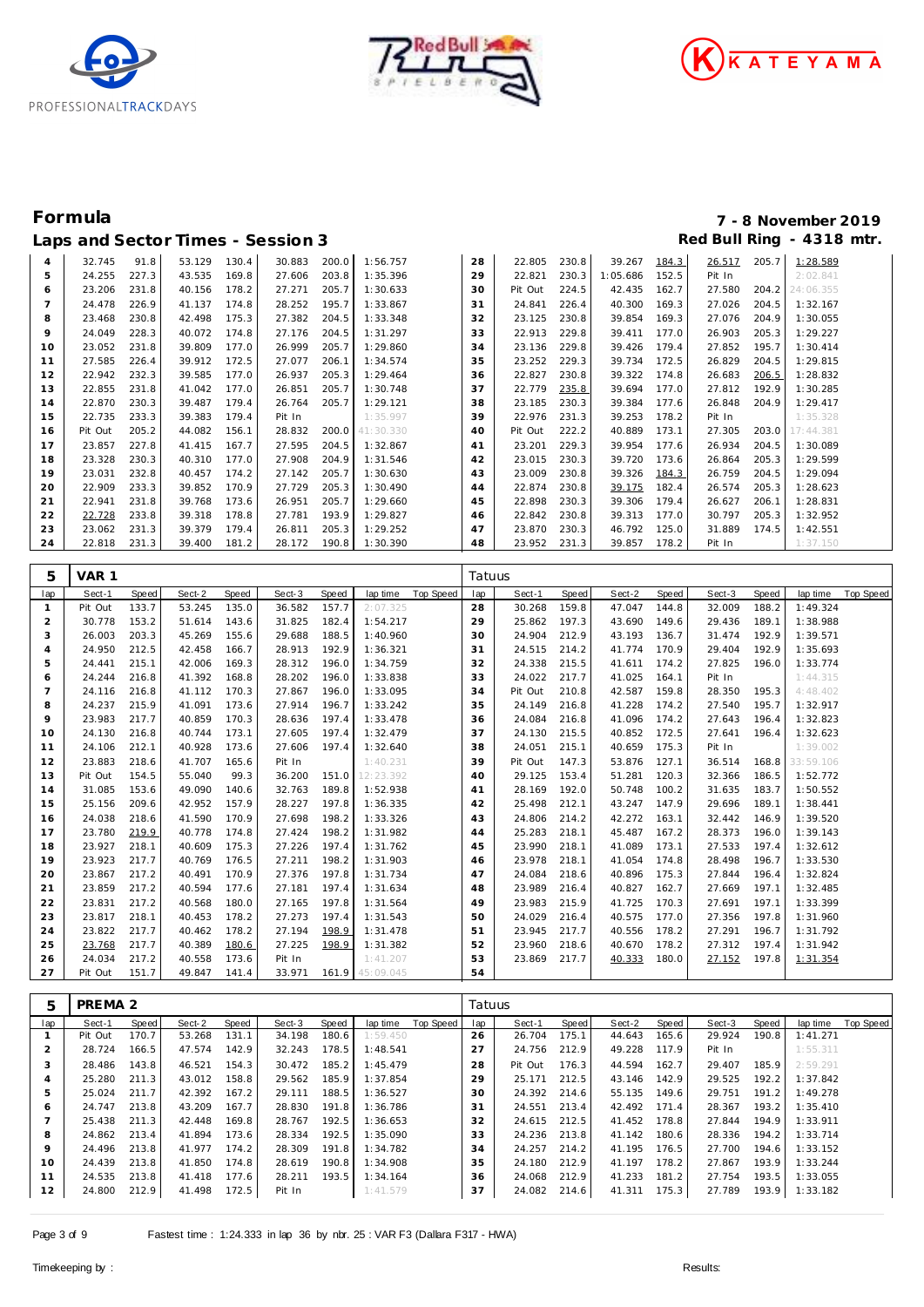





# **Formula 7 - 8 November 2019**

|    |         |       | Laps and Sector Times - Session 3 |       |        |       |                 |    |         |       |        |       |        |       | Red Bull Ring - 4318 mtr |  |
|----|---------|-------|-----------------------------------|-------|--------|-------|-----------------|----|---------|-------|--------|-------|--------|-------|--------------------------|--|
| 13 | Pit Out | 160.7 | 50.387                            | 110.4 | 32.432 |       | 173.9 12:43.909 | 38 | 24.090  | 214.6 | 41.141 | 178.8 | Pit In |       | 1:39.759                 |  |
| 14 | 27.629  | 185.4 | 46.369                            | 154.3 | 30.325 | 189.1 | 1:44.323        | 39 | Pit Out | 167.2 | 50.207 | 128.9 | 31.127 | 188.5 | 24:08.155                |  |
| 15 | 25.638  | 178.9 | 44.356                            | 165.6 | 28.964 | 190.1 | 1:38.958        | 40 | 27.005  | 182.3 | 45.382 | 157.4 | 29.352 | 190.5 | 1:41.739                 |  |
| 16 | 24.932  | 213.4 | 41.865                            | 174.2 | 28.355 | 190.5 | 1:35.152        | 41 | 26.283  | 196.2 | 43.552 | 168.2 | 28.399 | 193.5 | 1:38.234                 |  |
| 17 | 24.567  | 214.2 | 41.587                            | 177.0 | 28.354 | 191.8 | 1:34.508        | 42 | 24.393  | 215.1 | 41.863 | 176.5 | 29.053 | 192.5 | 1:35.309                 |  |
| 18 | 24.390  | 214.6 | 41.287                            | 177.0 | 28.033 | 192.5 | 1:33.710        | 43 | 24.409  | 215.9 | 41.944 | 176.5 | 28.460 | 191.5 | 1:34.813                 |  |
| 19 | 24.271  | 213.4 | 41.330                            | 176.5 | 27.809 | 193.9 | 1:33.410        | 44 | 24.612  | 216.4 | 41.467 | 177.0 | 27.765 | 195.3 | 1:33.844                 |  |
| 20 | 24.215  | 214.2 | 41.121                            | 179.4 | 27.998 | 193.2 | 1:33.334        | 45 | 24.399  | 215.5 | 42.316 | 178.8 | 28.668 | 195.3 | 1:35.383                 |  |
| 21 | 24.246  | 213.4 | 41.107                            | 175.9 | 27.826 | 192.9 | 1:33.179        | 46 | 24.172  | 217.2 | 41.121 | 178.2 | 27.435 | 197.4 | 1:32.728                 |  |
| 22 | 24.396  | 212.9 | 41.983                            | 176.5 | 27.843 | 193.5 | 1:34.222        | 47 | 23.948  | 217.7 | 41.062 | 170.9 | 28.306 | 197.1 | 1:33.316                 |  |
| 23 | 24.411  | 213.4 | 41.471                            | 179.4 | 27.873 | 194.9 | 1:33.755        | 48 | 24.393  | 215.5 | 41.179 | 181.8 | 27.567 | 195.7 | 1:33.139                 |  |
| 24 | 24.292  | 215.5 | 42.204                            | 172.5 | Pit In |       | 1:40.504        | 49 | 24.082  | 215.1 | 40.628 | 178.8 | 27.395 | 197.1 | 1:32.105                 |  |
| 25 | Pit Out | 162.7 | 47.855                            | 153.4 | 30.535 | 171.2 | 45:54.883       | 50 | 24.114  | 216.4 | 41.602 | 180.0 | Pit In |       | 1:38.503                 |  |

| 6              | PREMA 4 |       |        |       |        |       |           |                  | Tatuus |         |              |        |       |        |       |           |           |
|----------------|---------|-------|--------|-------|--------|-------|-----------|------------------|--------|---------|--------------|--------|-------|--------|-------|-----------|-----------|
| lap            | Sect-1  | Speed | Sect-2 | Speed | Sect-3 | Speed | lap time  | <b>Top Speed</b> | lap    | Sect-1  | <b>Speed</b> | Sect-2 | Speed | Sect-3 | Speed | lap time  | Top Speed |
|                | Pit Out | 150.4 | 54.663 | 112.0 | 34.943 | 178.8 | 2:03.172  |                  | 24     | 23.481  | 228.8        | 40.385 | 164.6 | 27.608 | 206.9 | 1:31.474  |           |
| $\overline{2}$ | 26.632  | 193.1 | 45.953 | 144.0 | 30.047 | 203.0 | 1:42.632  |                  | 25     | 23.141  | 232.8        | 39.642 | 175.9 | 26.545 | 207.3 | 1:29.328  |           |
| 3              | 26.195  | 208.8 | 42.871 | 153.8 | 28.616 | 205.3 | 1:37.682  |                  | 26     | 22.724  | 232.8        | 39.078 | 172.0 | Pit In |       | 1:42.171  |           |
| 4              | 23.648  | 231.3 | 40.319 | 173.1 | 27.492 | 206.9 | 1:31.459  |                  | 27     | Pit Out | 196.9        | 41.984 | 158.8 | 27.566 | 205.3 | 5:37.578  |           |
| 5              | 22.940  | 232.3 | 39.344 | 180.6 | 26.963 | 206.5 | 1:29.247  |                  | 28     | 23.023  | 230.8        | 39.037 | 174.2 | 26.257 | 208.5 | 1:28.317  |           |
| 6              | 22.882  | 228.8 | 39.357 | 181.2 | 26.942 | 205.7 | 1:29.181  |                  | 29     | 22.666  | 231.8        | 38.920 | 180.6 | 26.148 | 207.7 | 1:27.734  |           |
|                | 27.262  | 224.0 | 39.632 | 180.0 | 27.480 | 207.3 | 1:34.374  |                  | 30     | 22.620  | 231.8        | 38.660 | 180.0 | 26.058 | 208.9 | 1:27.338  |           |
| 8              | 22.929  | 232.8 | 38.949 | 181.8 | 27.024 | 207.7 | 1:28.902  |                  | 31     | 22.504  | 234.8        | 38.838 | 186.2 | 26.328 | 208.1 | 1:27.670  |           |
| 9              | 22.796  | 232.8 | 38.832 | 184.9 | 26.587 | 207.3 | 1:28.215  |                  | 32     | 22.540  | 231.8        | 38.931 | 185.6 | 26.117 | 208.9 | 1:27.588  |           |
| 10             | 22.710  | 233.3 | 38.679 | 183.7 | Pit In |       | 1:37.244  |                  | 33     | 22.552  | 232.8        | 38.516 | 180.6 | 26.047 | 208.9 | 1:27.115  |           |
| 11             | Pit Out | 178.9 | 50.143 | 131.4 | 31.931 | 183.7 | 33:48.490 |                  | 34     | 22.513  | 232.3        | 38.593 | 183.7 | 30.184 | 197.4 | 1:31.290  |           |
| 12             | 26.944  | 185.1 | 44.106 | 149.6 | 30.213 | 176.2 | 1:41.263  |                  | 35     | 24.821  | 195.5        | 43.908 | 150.8 | 27.625 | 207.7 | 1:36.354  |           |
| 13             | 25.730  | 198.4 | 41.409 | 153.4 | 28.469 | 202.2 | 1:35.608  |                  | 36     | 22.573  | 231.8        | 38.481 | 176.5 | 26.070 | 207.7 | 1:27.124  |           |
| 14             | 23.027  | 230.3 | 39.958 | 167.7 | 27.184 | 205.3 | 1:30.169  |                  | 37     | 22.531  | 230.8        | 39.347 | 170.3 | Pit In |       | 1:35.746  |           |
| 15             | 22.954  | 230.8 | 39.146 | 175.3 | 26.624 | 207.3 | 1:28.724  |                  | 38     | Pit Out | 170.1        | 52.899 | 128.9 | 34.316 | 195.7 | 36:17.910 |           |
| 16             | 22.710  | 232.8 | 38.878 | 177.6 | 26.610 | 207.3 | 1:28.198  |                  | 39     | 27.376  | 205.6        | 51.487 | 142.1 | 29.312 | 199.6 | 1:48.175  |           |
| 17             | 22.637  | 232.8 | 38.830 | 180.6 | 26.424 | 207.7 | 1:27.891  |                  | 40     | 26.767  | 198.8        | 41.392 | 167.7 | 27.454 | 207.7 | 1:35.613  |           |
| 18             | 22.654  | 231.3 | 38.812 | 178.8 | 26.220 | 207.7 | 1:27.686  |                  | 41     | 22.970  | 217.7        | 40.029 | 175.9 | 26.288 | 208.5 | 1:29.287  |           |
| 19             | 22.527  | 232.3 | 43.538 | 160.2 | 27.015 | 207.3 | 1:33.080  |                  | 42     | 22.483  | 233.3        | 38.871 | 180.0 | 25.944 | 208.5 | 1:27.298  |           |
| 20             | 22.592  | 231.8 | 38.756 | 178.8 | 26.285 | 208.5 | 1:27.633  |                  | 43     | 22.504  | 233.8        | 38.943 | 181.2 | 26.055 | 209.3 | 1:27.502  |           |
| 21             | 22.554  | 231.3 | 39.076 | 160.7 | Pit In |       | 1:35.958  |                  | 44     | 22.632  | 231.8        | 38.456 | 184.3 | 25.838 | 208.9 | 1:26.926  |           |
| 22             | Pit Out | 173.2 | 48.026 | 137.4 | 30.348 | 200.7 | 36:12.828 |                  | 45     | 22.539  | 232.3        | 38.578 | 182.4 | 25.827 | 209.3 | 1:26.944  |           |
| 23             | 25.586  | 212.5 | 43.790 | 149.2 | 28.610 | 206.1 | 1:37.986  |                  | 46     |         |              |        |       |        |       |           |           |

| 6            | VAR 2   |       |        |       |        |       |           |           | Tatuus |         |       |        |       |        |       |           |                  |
|--------------|---------|-------|--------|-------|--------|-------|-----------|-----------|--------|---------|-------|--------|-------|--------|-------|-----------|------------------|
| lap          | Sect-1  | Speed | Sect-2 | Speed | Sect-3 | Speed | lap time  | Top Speed | lap    | Sect-1  | Speed | Sect-2 | Speed | Sect-3 | Speed | lap time  | <b>Top Speed</b> |
| $\mathbf{1}$ | Pit Out | 134.4 | 53.329 | 133.7 | 34.263 | 173.6 | 2:03.455  |           | 28     | 24.479  | 214.6 | 41.548 | 167.2 | 28.084 | 194.9 | 1:34.111  |                  |
| 2            | 27.437  | 186.7 | 46.760 | 136.0 | 32.057 | 180.9 | 1:46.254  |           | 29     | 24.117  | 215.1 | 42.760 | 173.1 | 29.655 | 192.2 | 1:36.532  |                  |
| 3            | 26.319  | 195.9 | 44.253 | 145.6 | 30.198 | 191.2 | 1:40.770  |           | 30     | 24.267  | 214.6 | 41.338 | 170.9 | 30.239 | 192.9 | 1:35.844  |                  |
| 4            | 25.146  | 215.9 | 43.227 | 157.4 | 30.310 | 181.8 | 1:38.683  |           | 31     | 25.992  | 217.7 | 41.828 | 153.8 | 32.185 | 91.2  | 1:40.005  |                  |
| 5            | 25.207  | 201.0 | 42.522 | 160.2 | 29.133 | 194.2 | 1:36.862  |           | 32     | 44.203  | 156.5 | 54.686 | 94.4  | Pit In |       | 2:22.822  |                  |
| 6            | 24.336  | 217.7 | 41.709 | 164.1 | 28.580 | 190.8 | 1:34.625  |           | 33     | Pit Out | 199.1 | 44.688 | 168.2 | 28.293 | 193.5 | 2:11.302  |                  |
| 7            | 24.265  | 216.8 | 42.816 | 156.5 | 28.686 | 194.9 | 1:35.767  |           | 34     | 24.225  | 215.5 | 41.674 | 168.2 | 27.730 | 194.9 | 1:33.629  |                  |
| 8            | 24.255  | 215.5 | 41.386 | 162.7 | 28.248 | 195.7 | 1:33.889  |           | 35     | 23.974  | 216.8 | 41.355 | 172.5 | 27.792 | 195.3 | 1:33.121  |                  |
| 9            | 24.124  | 216.4 | 41.676 | 163.6 | 29.651 | 195.7 | 1:35.451  |           | 36     | 24.033  | 215.9 | 40.930 | 172.0 | 27.486 | 195.7 | 1:32.449  |                  |
| 10           | 24.287  | 217.2 | 41.554 | 164.6 | 28.610 | 195.7 | 1:34.451  |           | 37     | 23.925  | 215.5 | 41.003 | 173.6 | 27.379 | 196.4 | 1:32.307  |                  |
| 11           | 24.143  | 216.4 | 41.266 | 166.7 | 27.967 | 195.7 | 1:33.376  |           | 38     | 23.926  | 215.9 | 40.799 | 175.3 | 27.347 | 196.7 | 1:32.072  |                  |
| 12           | 24.235  | 215.5 | 41.103 | 165.1 | Pit In |       | 1:41.228  |           | 39     | 26.397  | 138.0 | 49.331 | 134.0 | Pit In |       | 1:55.884  |                  |
| 13           | Pit Out | 170.7 | 48.287 | 131.4 | 32.569 | 166.4 | 11:24.644 |           | 40     | Pit Out | 137.7 | 54.003 | 133.7 | 34.599 | 169.5 | 31:21.845 |                  |
| 14           | 27.705  | 176.3 | 49.148 | 144.4 | 30.989 | 188.5 | 1:47.842  |           | 41     | 29.991  | 154.5 | 50.187 | 130.8 | 32.521 | 168.8 | 1:52.699  |                  |
| 15           | 25.779  | 191.7 | 44.954 | 154.7 | 29.335 | 193.9 | 1:40.068  |           | 42     | 26.881  | 182.3 | 49.099 | 86.8  | 35.352 | 192.9 | 1:51.332  |                  |
| 16           | 24.598  | 214.6 | 41.955 | 165.6 | 28.487 | 193.9 | 1:35.040  |           | 43     | 25.123  | 210.4 | 44.975 | 152.1 | 29.173 | 196.0 | 1:39.271  |                  |
| 17           | 24.354  | 215.5 | 46.272 | 163.1 | 28.066 | 195.7 | 1:38.692  |           | 44     | 24.179  | 217.7 | 41.742 | 168.2 | 28.107 | 194.9 | 1:34.028  |                  |
| 18           | 24.217  | 215.9 | 41.538 | 168.2 | 27.786 | 197.1 | 1:33.541  |           | 45     | 24.136  | 217.2 | 41.846 | 170.9 | 27.773 | 196.4 | 1:33.755  |                  |
| 19           | 23.970  | 217.2 | 41.226 | 164.6 | 27.836 | 195.7 | 1:33.032  |           | 46     | 23.927  | 216.8 | 43.590 | 172.0 | 27.528 | 196.4 | 1:35.045  |                  |
| 20           | 24.077  | 215.9 | 41.149 | 170.3 | 28.616 | 190.5 | 1:33.842  |           | 47     | 23.994  | 217.2 | 40.839 | 172.0 | 29.637 | 193.9 | 1:34.470  |                  |
| 21           | 24.127  | 216.4 | 40.751 | 170.3 | 27.963 | 196.7 | 1:32.841  |           | 48     | 24.108  | 215.5 | 40.761 | 172.0 | 29.566 | 174.8 | 1:34.435  |                  |
| 22           | 24.454  | 215.5 | 41.506 | 170.9 | 28.585 | 196.0 | 1:34.545  |           | 49     | 35.170  | 179.2 | 41.623 | 169.3 | 28.128 | 194.9 | 1:44.921  |                  |
| 23           | 23.985  | 215.9 | 40.969 | 173.1 | 27.725 | 196.0 | 1:32.679  |           | 50     | 24.262  | 215.9 | 41.421 | 170.3 | 27.714 | 196.4 | 1:33.397  |                  |
| 24           | 23.980  | 216.4 | 41.056 | 170.9 | Pit In |       | 1:40.363  |           | 51     | 24.038  | 216.4 | 40.586 | 172.5 | 27.525 | 196.4 | 1:32.149  |                  |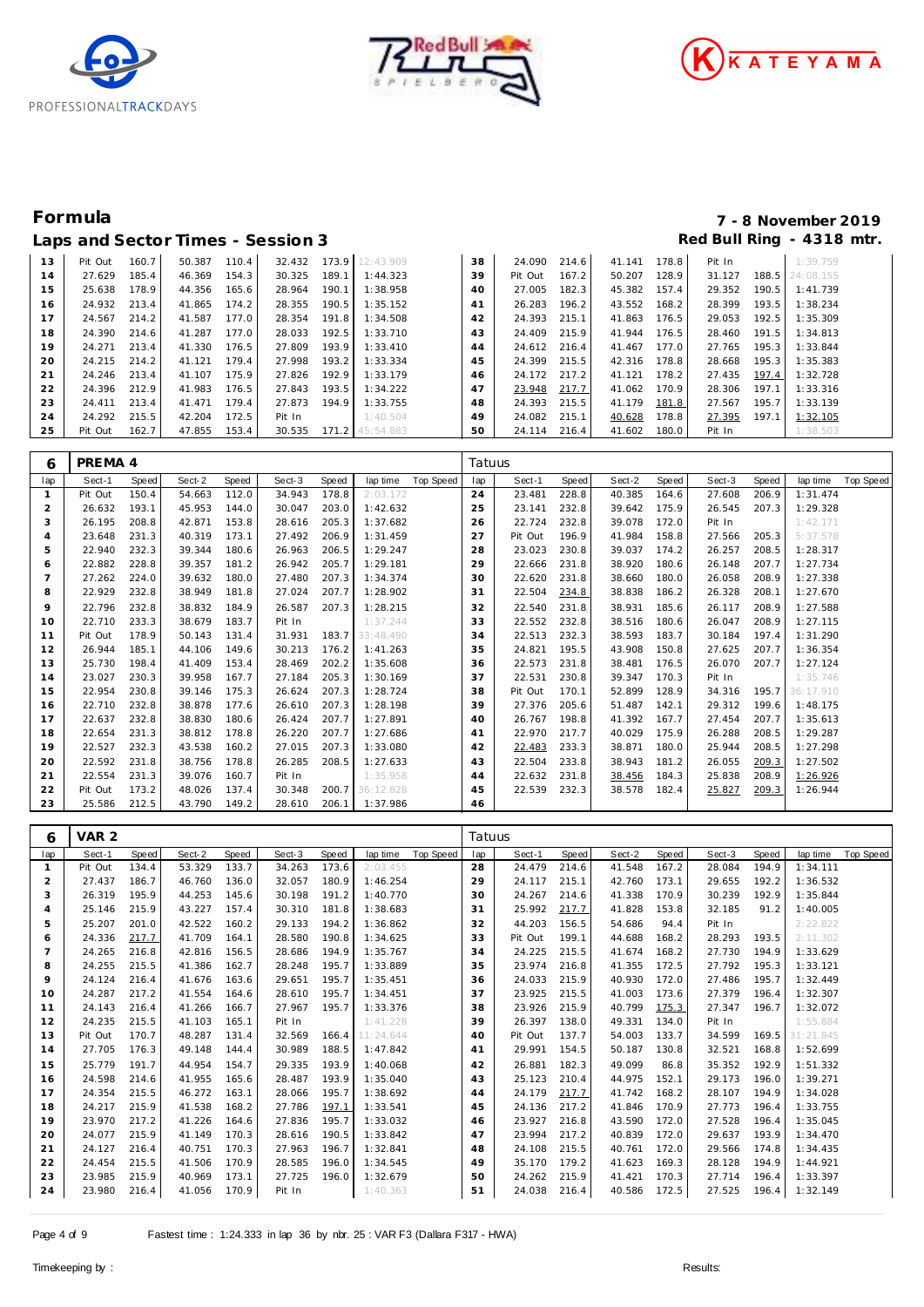





## Laps and Sector Times - Session 3 *Red Bull Ring - 4318 mtr.*

| Formula                                   | 7 - 8 November 2019         |
|-------------------------------------------|-----------------------------|
| $l$ and $S$ actor $T$ imes $S$ accion $2$ | $Dod$ Rull Ding $A$ 218 mtr |

|  |  |  |  | 25 Pit Out 171.2 50.939 121.6 34.129 170.1 48:33.898     |                                                                                                                                                                                                       |  |  |  |  |
|--|--|--|--|----------------------------------------------------------|-------------------------------------------------------------------------------------------------------------------------------------------------------------------------------------------------------|--|--|--|--|
|  |  |  |  | 26   28.498 152.7   46.808 143.2   30.709 187.2 1:46.015 | $\begin{array}{ c c c c c c c c c c c c c c c c } \hline \text{53} & \text{23.822} & \text{216.4} & \text{40.547} & \text{172.0} & \text{27.341} & \text{195.7} & \text{1:31.710} \hline \end{array}$ |  |  |  |  |
|  |  |  |  | 27   25.451 209.6   43.590 162.7   29.036 194.2 1:38.077 |                                                                                                                                                                                                       |  |  |  |  |

| 7              | VAR <sub>3</sub>   |       |        |       |        |              |           |           | Tatuus |         |              |        |              |        |              |           |                  |
|----------------|--------------------|-------|--------|-------|--------|--------------|-----------|-----------|--------|---------|--------------|--------|--------------|--------|--------------|-----------|------------------|
| lap            | Sect-1             | Speed | Sect-2 | Speed | Sect-3 | <b>Speed</b> | lap time  | Top Speed | lap    | Sect-1  | <b>Speed</b> | Sect-2 | <b>Speed</b> | Sect-3 | <b>Speed</b> | lap time  | <b>Top Speed</b> |
| $\mathbf{1}$   | Pit Out            | 137.9 | 53.295 | 124.4 | 36.317 | 155.2        | 2:02.832  |           | 27     | 25.480  | 204.0        | 42.742 | 157.0        | 28.646 | 193.2        | 1:36.868  |                  |
| $\overline{c}$ | 30.623             | 157.7 | 48.931 | 143.2 | 31.256 | 182.4        | 1:50.810  |           | 28     | 24.141  | 217.2        | 41.579 | 165.6        | 27.711 | 196.4        | 1:33.431  |                  |
| 3              | 25.630             | 204.0 | 43.102 | 156.1 | 28.719 | 193.9        | 1:37.451  |           | 29     | 24.120  | 217.7        | 41.104 | 168.2        | 29.252 | 194.6        | 1:34.476  |                  |
| 4              | 24.078             | 217.2 | 42.716 | 164.1 | 28.083 | 197.1        | 1:34.877  |           | 30     | 24.066  | 219.0        | 40.744 | 167.2        | 27.411 | 197.8        | 1:32.221  |                  |
| 5              | 23.982             | 220.4 | 40.795 | 166.7 | 27.820 | 196.0        | 1:32.597  |           | 31     | 23.801  | 218.6        | 40.935 | 163.1        | 32.550 | 90.7         | 1:37.286  |                  |
| 6              | 23.995             | 216.8 | 40.897 | 170.9 | 27.719 | 195.7        | 1:32.611  |           | 32     | 43.029  | 155.8        | 55.424 | 102.9        | Pit In |              | 2:20.562  |                  |
| $\overline{7}$ | 24.068             | 216.8 | 40.591 | 169.3 | 27.454 | 197.4        | 1:32.113  |           | 33     | Pit Out | 205.6        | 42.431 | 158.8        | 28.259 | 195.7        | 2:52.059  |                  |
| 8              | 23.931             | 217.2 | 40.500 | 171.4 | 27.362 | 196.7        | 1:31.793  |           | 34     | 24.119  | 216.8        | 41.212 | 166.2        | 27.566 | 196.7        | 1:32.897  |                  |
| 9              | 24.025             | 217.2 | 40.348 | 170.9 | 28.102 | 193.2        | 1:32.475  |           | 35     | 24.075  | 216.4        | 40.858 | 169.8        | 27.331 | 196.4        | 1:32.264  |                  |
| 10             | 24.572             | 216.4 | 40.568 | 166.2 | 27.670 | 197.8        | 1:32.810  |           | 36     | 23.996  | 216.4        | 40.554 | 173.1        | 27.412 | 197.1        | 1:31.962  |                  |
| 11             | 23.883             | 217.7 | 40.488 | 171.4 | 28.578 | 195.3        | 1:32.949  |           | 37     | 23.959  | 217.2        | 40.573 | 169.8        | Pit In |              | 1:39.949  |                  |
| 12             | 23.908             | 218.6 | 40.288 | 173.6 | 27.405 | 197.4        | 1:31.601  |           | 38     | Pit Out | 155.4        | 54.637 | 126.2        | 35.872 | 156.3        | 34:05.349 |                  |
| 13             | 23.736             | 219.0 | 41.296 | 164.6 | Pit In |              | 1:40.545  |           | 39     | 30.277  | 156.5        | 49.473 | 142.5        | 31.762 | 181.8        | 1:51.512  |                  |
| 14             | Pit Out            | 145.7 | 55.108 | 105.9 | 36.055 | 147.7        | 11:03.453 |           | 40     | 26.717  | 195.9        | 51.198 | 55.9         | 34.444 | 194.2        | 1:52.359  |                  |
| 15             | 31.125             | 151.7 | 49.204 | 143.6 | 32.749 | 184.9        | 1:53.078  |           | 41     | 24.694  | 209.6        | 45.639 | 157.4        | 29.433 | 196.0        | 1:39.766  |                  |
| 16             | 25.285             | 206.0 | 42.414 | 158.8 | 28.171 | 195.7        | 1:35.870  |           | 42     | 24.005  | 218.1        | 41.060 | 168.8        | 27.696 | 195.3        | 1:32.761  |                  |
| 17             | 24.210             | 217.2 | 41.172 | 165.6 | 27.767 | 197.8        | 1:33.149  |           | 43     | 24.112  | 217.7        | 40.702 | 172.0        | 27.372 | 196.7        | 1:32.186  |                  |
| 18             | 24.043             | 217.2 | 46.393 | 165.1 | 27.635 | 197.4        | 1:38.071  |           | 44     | 23.839  | 219.5        | 41.222 | 173.6        | 27.375 | 197.1        | 1:32.436  |                  |
| 19             | 24.009             | 218.1 | 41.320 | 168.2 | 27.692 | 196.7        | 1:33.021  |           | 45     | 23.795  | 219.0        | 40.860 | 163.6        | 27.699 | 197.1        | 1:32.354  |                  |
| 20             | 23.961             | 217.7 | 40.912 | 170.9 | 27.301 | 196.7        | 1:32.174  |           | 46     | 23.888  | 218.1        | 40.517 | 173.1        | 27.277 | 197.4        | 1:31.682  |                  |
| 21             | 23.905             | 216.4 | 40.767 | 170.9 | 27.300 | 197.4        | 1:31.972  |           | 47     | 23.880  | 218.1        | 40.466 | 172.0        | 27.050 | 197.8        | 1:31.396  |                  |
| 22             | 23.842             | 218.6 | 40.936 | 168.2 | 27.337 | 197.1        | 1:32.115  |           | 48     | 23.794  | 217.2        | 40.297 | 173.6        | 27.276 | 197.1        | 1:31.367  |                  |
| 23             | 23.934             | 216.8 | 40.427 | 170.3 | 29.530 | 189.8        | 1:33.891  |           | 49     | 23.749  | 218.1        | 40.266 | 172.5        | 27.132 | 197.1        | 1:31.147  |                  |
| 24             | 24.265             | 216.8 | 40.915 | 162.2 | Pit In |              | 1:43.970  |           | 50     | 23.800  | 218.1        | 40.452 | 172.5        | 27.080 | 197.4        | 1:31.332  |                  |
| 25             | Pit Out            | 137.2 | 54.014 | 125.6 | 36.578 | 148.8        | 49:17.357 |           | 51     | 23.753  | 217.7        | 40.370 | 173.1        | 27.068 | 197.8        | 1:31.191  |                  |
| 26             | 31.346             | 149.1 | 49.853 | 132.4 | 32.289 | 184.6        | 1:53.488  |           | 52     | 23.716  | 218.1        | 40.422 | 174.8        | 27.117 | 196.4        | 1:31.255  |                  |
|                |                    |       |        |       |        |              |           |           |        |         |              |        |              |        |              |           |                  |
| 7              | PREMA <sub>5</sub> |       |        |       |        |              |           |           | Tatuus |         |              |        |              |        |              |           |                  |
| lap            | Sect-1             | Speed | Sect-2 | Speed | Sect-3 | <b>Speed</b> | lap time  | Top Speed | lap    | Sect-1  | <b>Speed</b> | Sect-2 | <b>Speed</b> | Sect-3 | <b>Speed</b> | lap time  | <b>Top Speed</b> |
| $\mathbf{1}$   | Pit Out            | 171.2 | 51.457 | 124.7 | 33.253 | 198.2        | 1:57.630  |           | 26     | 22.404  | 236.3        | 38.604 | 182.4        | 26.151 | 209.3        | 1:27.159  |                  |
| $\overline{c}$ | 25.326             | 205.6 | 44.775 | 136.7 | 30.064 | 203.4        | 1:40.165  |           | 27     | 22.398  | 236.3        | 38.701 | 174.2        | 26.953 | 182.1        | 1:28.052  |                  |
| 3              | 24.857             | 222.2 | 42.319 | 161.7 | 27.622 | 209.3        | 1:34.798  |           | 28     | 33.134  | 151.5        | 52.638 | 126.2        | Pit In |              | 2:10.778  |                  |
| $\overline{4}$ | 22.896             | 235.3 | 39.731 | 169.8 | 26.684 | 211.4        | 1:29.311  |           | 29     | Pit Out | 198.8        | 43.050 | 164.1        | 27.255 | 205.7        | 5:19.080  |                  |
| 5              | 22.571             | 235.3 | 39.155 | 174.2 | 26.319 | 210.9        | 1:28.045  |           | 30     | 22.816  | 234.8        | 38.900 | 178.2        | 27.128 | 206.5        | 1:28.844  |                  |
| 6              | 22.466             | 236.3 | 38.899 | 175.9 | 26.421 | 209.7        | 1:27.786  |           | 31     | 22.566  | 233.8        | 38.628 | 178.8        | 26.055 | 210.5        | 1:27.249  |                  |
| $\overline{7}$ | 22.497             | 236.3 | 38.940 | 175.9 | 27.469 | 210.5        | 1:28.906  |           | 32     | 22.391  | 234.8        | 38.359 | 180.6        | 26.150 | 211.4        | 1:26.900  |                  |
| 8              | 22.493             | 235.3 | 38.892 | 176.5 | 26.339 | 211.8        | 1:27.724  |           | 33     | 22.812  | 233.8        | 39.454 | 168.2        | 26.831 | 209.7        | 1:29.097  |                  |
| $\circ$        | 22.356             | 235.3 | 38.838 | 177.0 | 26.207 | 211.8        | 1:27.401  |           | 34     | 22.344  | 234.8        | 38.548 | 180.6        | 25.936 | 210.5        | 1:26.828  |                  |
| 10             | 22.447             | 236.3 | 38.775 | 175.9 | 26.161 | 212.6        | 1:27.383  |           | 35     | 22.335  | 233.8        | 38.306 | 178.8        | 25.900 | 210.5        | 1:26.541  |                  |
| 11             | 22.471             | 235.8 | 38.976 | 175.9 | Pit In |              | 1:39.513  |           | 36     | 24.153  | 221.3        | 39.559 | 178.2        | 26.447 | 210.9        | 1:30.159  |                  |
| 12             | Pit Out            | 186.0 | 49.670 | 150.0 | 29.892 | 183.4        | 30:18.228 |           | 37     | 22.374  | 234.8        | 38.494 | 178.2        | 25.946 | 211.4        | 1:26.814  |                  |
| 13             | 24.463             | 231.8 | 40.764 | 169.3 | 27.649 | 206.5        | 1:32.876  |           | 38     | 22.347  | 234.3        | 38.456 | 179.4        | Pit In |              | 1:37.661  |                  |
| 14             | 22.878             | 234.8 | 45.398 | 93.6  | 30.181 | 207.3        | 1:38.457  |           | 39     | Pit Out | 119.5        | 53.618 | 145.6        | 30.041 | 200.7        | 30:27.924 |                  |
| 15             | 23.711             | 231.8 | 39.216 | 171.4 | 26.677 | 211.8        | 1:29.604  |           | 40     | 23.823  | 232.8        | 40.597 | 168.2        | 27.116 | 208.5        | 1:31.536  |                  |
| 16             | 22.650             | 234.3 | 38.930 | 175.9 | 26.322 | 211.8        | 1:27.902  |           | 41     | 22.637  | 235.3        | 39.737 | 174.8        | 26.238 | 211.8        | 1:28.612  |                  |
| 17             | 22.482             | 234.3 | 38.671 | 178.8 | 26.244 | 211.4        | 1:27.397  |           | 42     | 22.447  | 239.0        | 39.459 | 179.4        | 26.520 | 210.5        | 1:28.426  |                  |
| 18             | 22.519             | 234.8 | 39.200 | 170.3 | 28.416 | 208.1        | 1:30.135  |           | 43     | 22.534  | 236.3        | 39.653 | 174.2        | 26.518 | 211.4        | 1:28.705  |                  |

|     | MM 1    |       |              |       |        |       |                |                    | Tatuus |              |       |              |       |        |       |                        |           |
|-----|---------|-------|--------------|-------|--------|-------|----------------|--------------------|--------|--------------|-------|--------------|-------|--------|-------|------------------------|-----------|
| lap | Sect-1  | Speed | Sect-2       | Speed | Sect-3 | Speed |                | lap time Top Speed | lap I  | Sect-1       | Speed | Sect-2       | Speed | Sect-3 | Speed | lap time               | Top Speed |
|     | Pit Out | 150.6 | 57.233       | 108.4 | Pit In |       | 2:31.164       |                    | 28     | Pit Out      | 119.7 | 55.372 109.5 |       |        |       | 35.119 131.1 41:16.914 |           |
|     | Pit Out | 133.9 | 55.741 114.9 |       | 34.318 | 158.4 | 7:01.903       |                    | 29     | 29.579       | 212.1 | 44.738 155.2 |       |        |       | 31.173 187.8 1:45.490  |           |
|     | 26.695  | 212.5 | 45.504 145.6 |       | 33.609 |       | 186.2 1:45.808 |                    | 30     | 25.052 215.5 |       | 42.489 165.1 |       | 29.239 |       | 191.8 1:36.780         |           |

 22.468 234.3 38.770 177.0 26.241 210.9 1:27.479 22.336 235.8 38.744 174.2 26.305 210.5 1:27.385 22.261 235.8 38.306 174.8 26.103 210.9 1:26.670 23.439 234.3 40.446 155.6 Pit In 1:41.585 23 Pit Out 168.8 44.497 155.2 28.622 194.6 38:31.823 24.191 232.8 40.531 177.6 26.691 208.5 1:31.413 22.633 234.8 39.110 178.8 27.057 209.7 1:28.800  22.417 234.8 38.600 183.1 25.760 212.2 1:26.777 22.330 233.8 38.592 175.3 26.578 213.0 1:27.500 22.552 233.3 38.455 181.2 25.888 210.9 1:26.895 22.366 234.8 39.582 128.3 30.073 210.5 1:32.021 22.353 235.3 38.453 181.8 25.784 210.5 1:26.590 **22.253 235.3 42.925 152.1** Pit In 1:43.703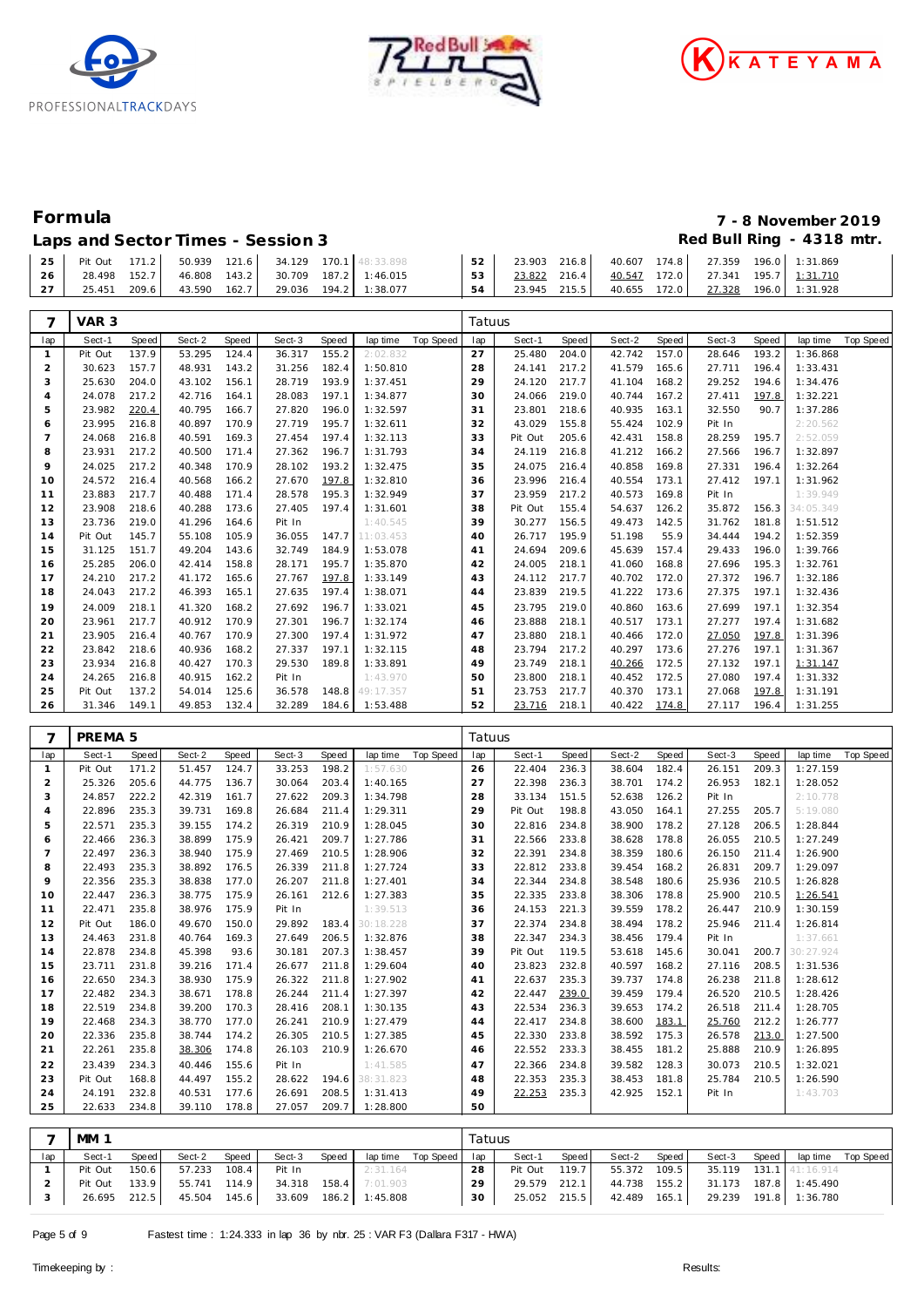





# **Formula 7 - 8 November 2019** Laps and Sector Times - Session 3 **Red Bull Ring - 4318 mtr.** And Sector Times - Session 3

| $\overline{4}$ | 25.703   | 214.6 | 43.931 | 158.4 | 30.562 | 177.6 | 1:40.196 | 31 | 24.681  | 215.9 | 42.025       | 164.6 | 1:24.861 | 181.5 | 2:31.567  |
|----------------|----------|-------|--------|-------|--------|-------|----------|----|---------|-------|--------------|-------|----------|-------|-----------|
| 5              | 25.866   | 213.8 | 43.502 | 153.4 | 30.152 | 191.5 | 1:39.520 | 32 | 25.917  | 215.1 | 42.449       | 165.1 | 30.254   | 185.2 | 1:38.620  |
| 6              | 25.157   | 202.5 | 43.210 | 157.9 | 30.309 | 185.6 | 1:38.676 | 33 | 24.553  | 219.0 | 42.026       | 139.5 | Pit In   |       | 1:58.287  |
| 7              | 25.105   | 215.1 | 42.214 | 161.7 | 29.093 | 192.9 | 1:36.412 | 34 | Pit Out | 206.8 | 43.938       | 155.2 | 29.544   | 190.5 | 6:30.950  |
| 8              | 24.920   | 199.9 | 43.224 | 155.6 | 29.410 | 193.5 | 1:37.554 | 35 | 24.896  | 215.1 | 42.180       | 161.7 | 29.032   | 190.5 | 1:36.108  |
| 9              | 24.544   | 218.1 | 41.797 | 162.7 | 29.079 | 193.2 | 1:35.420 | 36 | 24.561  | 217.2 | 41.991       | 158.8 | 28.686   | 192.9 | 1:35.238  |
| 10             | 24.245   | 219.0 | 41.723 | 164.6 | 29.241 | 192.5 | 1:35.209 | 37 | 24.561  | 216.4 | 42.691       | 147.5 | 29.212   | 194.6 | 1:36.464  |
| 11             | 1:10.298 | 164.9 | 42.764 | 163.1 | 28.977 | 194.2 | 2:22.039 | 38 | 24.408  | 217.2 | 41.584       | 163.1 | 28.455   | 193.5 | 1:34.447  |
| 12             | 24.497   | 217.7 | 41.787 | 165.1 | 29.504 | 192.2 | 1:35.788 | 39 | 24.381  | 216.8 | 42.019       | 166.2 | 28.572   | 193.9 | 1:34.972  |
| 13             | 24.548   | 218.6 | 41.722 | 160.2 | 28.782 | 193.5 | 1:35.052 | 40 | 24.347  | 216.4 | 41.670       | 163.1 | 29.023   | 193.5 | 1:35.040  |
| 14             | 24.759   | 216.8 | 42.211 | 163.6 | Pit In |       | 1:47.958 | 41 | 24.555  | 217.2 | 42.183       | 167.2 | 28.560   | 193.9 | 1:35.298  |
| 15             | Pit Out  | 200.6 | 44.212 | 159.3 | 29.722 | 190.1 | 7:34.182 | 42 | 24.661  | 216.8 | 43.337       | 161.2 | 28.624   | 193.9 | 1:36.622  |
| 16             | 25.061   | 215.9 | 42.460 | 160.7 | 28.982 | 193.2 | 1:36.503 | 43 | 24.288  | 217.7 | 41.214       | 168.8 | 28.364   | 193.9 | 1:33.866  |
| 17             | 24.656   | 217.2 | 42.065 | 161.2 | 28.868 | 193.5 | 1:35.589 | 44 | 24.268  | 218.1 | 41.261       | 173.1 | 28.325   | 193.9 | 1:33.854  |
| 18             | 24.485   | 216.8 | 41.901 | 170.9 | 28.881 | 191.8 | 1:35.267 | 45 | 24.244  | 217.7 | 41.055       | 174.8 | 28.145   | 195.3 | 1:33.444  |
| 19             | 24.796   | 215.1 | 42.043 | 165.1 | 28.656 | 193.2 | 1:35.495 | 46 | 24.335  | 216.8 | 47.071       | 50.8  | Pit In   |       | 2:01.257  |
| 20             | 24.799   | 215.1 | 42.119 | 164.1 | 29.838 | 193.2 | 1:36.756 | 47 | Pit Out | 61.5  | 48.151       | 148.8 | 32.454   | 175.6 | 27:57.167 |
| 21             | 24.573   | 216.8 | 41.498 | 168.8 | 28.651 | 194.2 | 1:34.722 | 48 | 25.277  | 216.8 | 43.119       | 157.4 | 29.099   | 193.9 | 1:37.495  |
| 22             | 24.723   | 216.4 | 41.665 | 165.1 | 28.468 | 192.9 | 1:34.856 | 49 | 25.103  | 215.5 | 42.335       | 155.6 | 29.171   | 193.2 | 1:36.609  |
| 23             | 24.600   | 216.4 | 41.503 | 175.3 | 28.682 | 191.8 | 1:34.785 | 50 | 24.465  | 216.4 | 41.693       | 166.2 | 28.284   | 195.3 | 1:34.442  |
| 24             | 24.402   | 218.1 | 41.433 | 165.6 | 28.380 | 193.9 | 1:34.215 | 51 | 24.269  | 215.5 | 41.389       | 170.3 | 28.421   | 194.2 | 1:34.079  |
| 25             | 24.307   | 216.8 | 41.336 | 167.7 | 28.223 | 193.9 | 1:33.866 | 52 | 24.300  | 216.8 | 41.582       | 167.7 | 28.293   | 194.9 | 1:34.175  |
| 26             | 24.314   | 217.7 | 41.364 | 166.2 | 28.190 | 194.2 | 1:33.868 | 53 | 24.263  | 216.8 | 55.735 120.8 |       | Pit In   |       | 2:04.000  |
| 27             | 32.222   | 207.2 | 42.873 | 159.8 | Pit In |       | 1:59.446 | 54 |         |       |              |       |          |       |           |

| 8              | VAR 4   |       |        |       |        |       |                 |           | Tatuus |         |       |          |       |        |       |           |           |
|----------------|---------|-------|--------|-------|--------|-------|-----------------|-----------|--------|---------|-------|----------|-------|--------|-------|-----------|-----------|
| lap            | Sect-1  | Speed | Sect-2 | Speed | Sect-3 | Speed | lap time        | Top Speed | lap    | Sect-1  | Speed | Sect-2   | Speed | Sect-3 | Speed | lap time  | Top Speed |
|                | Pit Out | 159.5 | 52.242 | 128.6 | 34.386 | 170.3 | 2:04.061        |           | 26     | 29.026  | 171.0 | 46.024   | 154.3 | 30.391 | 187.8 | 1:45.441  |           |
| 2              | 28.691  | 174.8 | 49.574 | 133.0 | 33.873 | 184.6 | 1:52.138        |           | 27     | 25.356  | 209.6 | 42.993   | 157.0 | 29.185 | 188.8 | 1:37.534  |           |
| 3              | 25.749  | 198.8 | 44.870 | 153.4 | 30.352 | 188.5 | 1:40.971        |           | 28     | 24.909  | 211.3 | 42.141   | 163.1 | 28.396 | 193.5 | 1:35.446  |           |
| 4              | 24.933  | 215.1 | 42.884 | 142.5 | 29.139 | 193.9 | 1:36.956        |           | 29     | 24.397  | 214.2 | 41.219   | 166.2 | 27.736 | 196.0 | 1:33.352  |           |
| 5              | 24.672  | 215.1 | 42.601 | 159.3 | 28.670 | 194.9 | 1:35.943        |           | 30     | 24.311  | 213.8 | 40.938   | 169.8 | 27.648 | 196.0 | 1:32.897  |           |
| 6              | 24.378  | 217.2 | 41.691 | 163.1 | 28.162 | 194.9 | 1:34.231        |           | 31     | 24.147  | 215.9 | 3:30.168 | 62.1  | Pit In |       | 4:37.873  |           |
| $\overline{7}$ | 24.354  | 215.5 | 41.258 | 164.1 | 28.119 | 194.6 | 1:33.731        |           | 32     | Pit Out | 207.2 | 43.374   | 159.3 | 28.531 | 194.9 | 4:10.729  |           |
| 8              | 24.399  | 213.8 | 42.051 | 163.1 | 28.166 | 194.9 | 1:34.616        |           | 33     | 24.353  | 215.1 | 41.499   | 166.7 | 27.987 | 194.9 | 1:33.839  |           |
| 9              | 24.531  | 214.2 | 41.162 | 160.7 | 28.023 | 196.0 | 1:33.716        |           | 34     | 24.255  | 214.2 | 41.060   | 167.7 | 27.882 | 195.7 | 1:33.197  |           |
| 10             | 24.128  | 215.5 | 41.004 | 167.2 | 27.710 | 196.4 | 1:32.842        |           | 35     | 24.161  | 214.6 | 41.056   | 168.2 | 27.516 | 197.1 | 1:32.733  |           |
| 11             | 24.115  | 216.8 | 41.712 | 163.6 | 28.412 | 194.9 | 1:34.239        |           | 36     | 24.505  | 216.4 | 40.673   | 169.3 | Pit In |       | 1:38.631  |           |
| 12             | 24.584  | 214.6 | 41.557 | 166.2 | Pit In |       | 1:41.038        |           | 37     | Pit Out | 152.3 | 51.310   | 133.0 | 34.490 | 162.2 | 32:18.987 |           |
| 13             | Pit Out | 172.9 | 53.257 | 92.5  | 36.720 | 166.4 | 12:25.162       |           | 38     | 29.883  | 152.1 | 49.898   | 142.5 | Pit In |       | 1:56.826  |           |
| 14             | 30.827  | 144.9 | 49.369 | 146.7 | 32.797 | 179.4 | 1:52.993        |           | 39     | Pit Out | 164.9 | 49.317   | 134.7 | 32.963 | 175.0 | 4:19.474  |           |
| 15             | 25.657  | 213.8 | 43.989 | 157.9 | 28.727 | 195.3 | 1:38.373        |           | 40     | 28.145  | 171.8 | 46.107   | 149.2 | 30.880 | 189.8 | 1:45.132  |           |
| 16             | 24.410  | 216.4 | 41.704 | 160.2 | 28.446 | 193.9 | 1:34.560        |           | 41     | 25.200  | 212.9 | 42.902   | 160.2 | 28.607 | 194.9 | 1:36.709  |           |
| 17             | 24.423  | 216.8 | 41.408 | 165.1 | 28.061 | 197.1 | 1:33.892        |           | 42     | 24.416  | 215.5 | 41.694   | 165.6 | 28.005 | 194.2 | 1:34.115  |           |
| 18             | 24.076  | 219.0 | 41.365 | 165.6 | 27.744 | 197.4 | 1:33.185        |           | 43     | 24.320  | 215.5 | 41.618   | 165.1 | 27.764 | 196.4 | 1:33.702  |           |
| 19             | 23.989  | 217.7 | 41.247 | 169.3 | 27.624 | 197.1 | 1:32.860        |           | 44     | 24.223  | 214.2 | 41.100   | 170.9 | 27.813 | 193.9 | 1:33.136  |           |
| 20             | 24.012  | 216.4 | 40.888 | 167.2 | 27.613 | 197.1 | 1:32.513        |           | 45     | 24.432  | 215.5 | 42.287   | 165.6 | 28.562 | 192.9 | 1:35.281  |           |
| 21             | 23.970  | 216.8 | 40.779 | 170.9 | 27.435 | 197.8 | 1:32.184        |           | 46     | 24.498  | 214.2 | 41.375   | 165.1 | 27.975 | 196.4 | 1:33.848  |           |
| 22             | 23.906  | 217.7 | 40.570 | 171.4 | 27.839 | 194.6 | 1:32.315        |           | 47     | 24.094  | 215.5 | 40.848   | 171.4 | 27.542 | 195.7 | 1:32.484  |           |
| 23             | 23.969  | 219.0 | 40.751 | 169.3 | 27.477 | 197.1 | 1:32.197        |           | 48     | 24.109  | 215.1 | 40.751   | 173.1 | 27.516 | 197.1 | 1:32.376  |           |
| 24             | 24.194  | 215.9 | 40.834 | 168.2 | Pit In |       | 1:38.815        |           | 49     | 23.888  | 215.5 | 40.594   | 170.3 | 27.506 | 197.1 | 1:31.988  |           |
| 25             | Pit Out | 147.1 | 51.280 | 139.2 | 32.398 |       | 170.3 47:43.558 |           | 50     |         |       |          |       |        |       |           |           |

| 8   | MM <sub>2</sub> |       |          |       |          |       |           |           | Tatuus |         |       |        |       |        |       |                 |           |
|-----|-----------------|-------|----------|-------|----------|-------|-----------|-----------|--------|---------|-------|--------|-------|--------|-------|-----------------|-----------|
| lap | Sect-1          | Speed | Sect-2   | Speed | Sect-3   | Speed | lap time  | Top Speed | lap    | Sect-1  | Speed | Sect-2 | Speed | Sect-3 | Speed | lap time        | Top Speed |
|     | Pit Out         | 109.6 | 1:04.780 | 108.7 | 39.565   | 171.4 | 2:30.828  |           | 27     | 24.345  | 217.7 | 41.578 | 163.1 | 29.498 | 193.2 | 1:35.421        |           |
|     | 32.277          | 178.3 | 55.652   | 128.3 | 34.325   | 181.2 | 2:02.254  |           | 28     | 24.252  | 217.7 | 41.423 | 149.2 | 28.848 | 194.2 | 1:34.523        |           |
| 3   | 26.977          | 207.2 | 46.797   | 136.7 | 32.096   | 184.6 | 1:45.870  |           | 29     | 24.204  | 218.6 | 41.777 | 156.5 | 29.567 | 193.2 | 1:35.548        |           |
| 4   | 25.837          | 210.8 | 47.068   | 139.9 | 32.101   | 186.9 | 1:45.006  |           | 30     | 26.796  | 206.4 | 44.962 | 147.5 | Pit In |       | 1:52.716        |           |
| 5   | 25.968          | 213.4 | 44.217   | 141.0 | 1:11.892 | 175.9 | 2:22.077  |           | 31     | Pit Out | 127.0 | 53.480 | 128.0 | 33.935 |       | 183.4 45:49.697 |           |
| 6   | 27.700          | 208.4 | 46.816   | 144.8 | 31.158   | 188.8 | 1:45.674  |           | 32     | 27.052  | 180.4 | 46.490 | 149.2 | 31.446 | 187.2 | 1:44.988        |           |
|     | 25.578          | 214.2 | 43.332   | 151.7 | 31.579   | 188.8 | 1:40.489  |           | 33     | 25.216  | 212.9 | 42.994 | 150.8 | 29.983 | 190.8 | 1:38.193        |           |
| 8   | 25.774          | 213.8 | 43.097   | 148.8 | 30.138   | 191.2 | 1:39.009  |           | 34     | 24.816  | 213.4 | 43.185 | 153.0 | 29.353 | 191.5 | 1:37.354        |           |
| 9   | 26.226          | 212.9 | 43.322   | 153.8 | 30.131   | 190.8 | 1:39.679  |           | 35     | 24.513  | 214.6 | 42.332 | 147.5 | 29.041 | 192.9 | 1:35.886        |           |
| 10  | 24.959          | 207.2 | 43.282   | 152.1 | Pit In   |       | 1:50.361  |           | 36     | 24.492  | 215.9 | 41.760 | 148.8 | 28.720 | 192.9 | 1:34.972        |           |
|     | Pit Out         | 120.6 | 59.014   | 128.6 | 35.302   | 180.3 | 17:16.687 |           | 37     | 24.377  | 215.9 | 42.567 | 155.2 | 28.947 | 193.9 | 1:35.891        |           |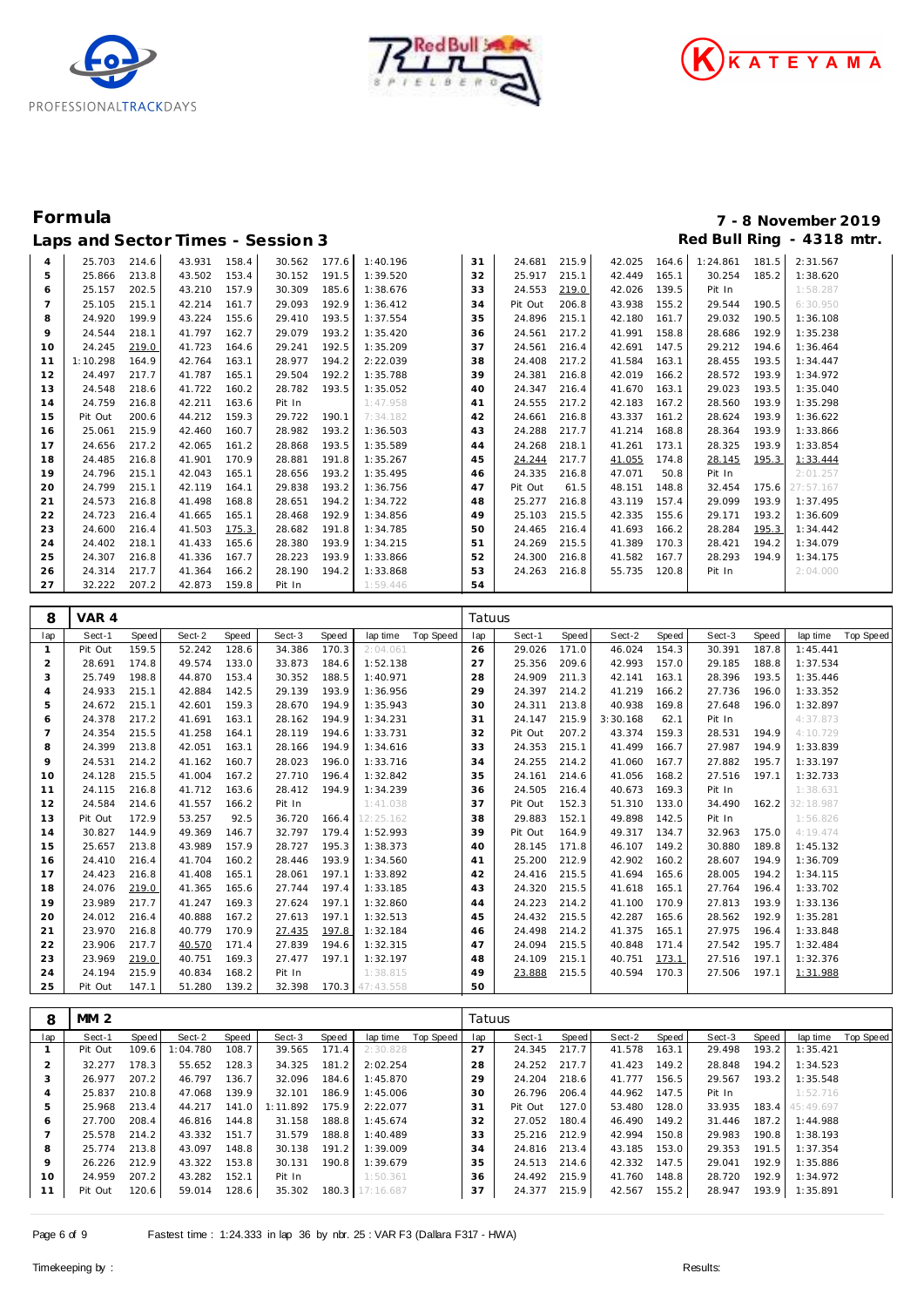





# **Formula 7 - 8 November 2019**

|    |         |       |        |       | Laps and Sector Times - Session 3 |       |           |                 |         |       |        |       |        |       | Red Bull Ring - 4318 mtr. |
|----|---------|-------|--------|-------|-----------------------------------|-------|-----------|-----------------|---------|-------|--------|-------|--------|-------|---------------------------|
| 12 | 28.551  | 177.7 | 48.406 | 142.5 | 30.938                            | 187.8 | 1:47.895  | 38              | 24.245  | 215.1 | 41.665 | 157.0 | 28.321 | 194.9 | 1:34.231                  |
| 13 | 25.371  | 213.8 | 44.488 | 145.6 | 30.523                            | 188.5 | 1:40.382  | 39              | 24.203  | 215.1 | 41.413 | 157.9 | 28.654 | 193.9 | 1:34.270                  |
| 14 | 25.298  | 213.4 | 44.834 | 154.3 | 30.258                            | 186.9 | 1:40.390  | 40 <sup>2</sup> | 24.143  | 215.9 | 41.275 | 160.7 | 28.307 | 193.5 | 1:33.725                  |
| 15 | 25.190  | 216.8 | 43.761 | 153.4 | 29.738                            | 191.5 | 1:38.689  | 41              | 26.059  | 194.1 | 45.437 | 142.9 | Pit In |       | 1:53.768                  |
| 16 | 27.064  | 210.4 | 43.045 | 153.8 | 29.466                            | 191.2 | 1:39.575  | 42              | Pit Out | 122.3 | 55.305 | 125.3 | 35.207 | 186.5 | 10:59.673                 |
| 17 | 24.698  | 217.2 | 43.124 | 151.3 | 29.294                            | 192.5 | 1:37.116  | 43              | 26.694  | 193.4 | 46.308 | 150.4 | 30.744 | 186.9 | 1:43.746                  |
| 18 | 24.616  | 219.0 | 42.221 | 153.4 | 29.331                            | 191.8 | 1:36.168  | 44              | 25.011  | 215.9 | 43.011 | 153.0 | 29.345 | 191.8 | 1:37.367                  |
| 19 | 24.600  | 216.4 | 42.040 | 158.4 | 29.423                            | 192.2 | 1:36.063  | 45              | 25.172  | 215.9 | 43.173 | 157.4 | 28.799 | 193.9 | 1:37.144                  |
| 20 | 24.906  | 216.4 | 44.201 | 154.3 | Pit In                            |       | 1:52.328  | 46              | 24.343  | 217.7 | 41.660 | 157.9 | 28.338 | 195.3 | 1:34.341                  |
| 21 | Pit Out | 159.1 | 46.978 | 139.5 | 31.391                            | 188.8 | 16:14.482 | 47              | 24.234  | 218.6 | 41.496 | 163.6 | 28.563 | 194.2 | 1:34.293                  |
| 22 | 27.602  | 211.7 | 43.010 | 148.4 | 31.148                            | 178.8 | 1:41.760  | 48              | 24.335  | 216.8 | 41.185 | 160.7 | 28.078 | 196.0 | 1:33.598                  |
| 23 | 25.110  | 215.9 | 42.358 | 151.7 | 29.209                            | 192.9 | 1:36.677  | 49              | 24.245  | 217.7 | 41.287 | 157.4 | 28.337 | 195.7 | 1:33.869                  |
| 24 | 25.658  | 213.4 | 42.435 | 152.5 | 29.153                            | 192.9 | 1:37.246  | 50              | 24.034  | 219.0 | 41.141 | 162.7 | 28.137 | 196.0 | 1:33.312                  |
| 25 | 24.520  | 215.9 | 41.865 | 152.1 | 28.857                            | 193.5 | 1:35.242  | 51              | 23.999  | 219.0 | 41.258 | 157.4 | 28.301 | 195.7 | 1:33.558                  |
| 26 | 24.365  | 216.8 | 41.719 | 150.4 | 28.917                            | 193.9 | 1:35.001  | 52              | 24.377  | 221.7 | 41.839 | 161.2 | Pit In |       | 1:45.387                  |

| 9              | MM3     |       |          |       |        |       |           |           | Tatuus |         |       |          |       |        |       |           |                  |
|----------------|---------|-------|----------|-------|--------|-------|-----------|-----------|--------|---------|-------|----------|-------|--------|-------|-----------|------------------|
| lap            | Sect-1  | Speed | Sect-2   | Speed | Sect-3 | Speed | lap time  | Top Speed | lap    | Sect-1  | Speed | Sect-2   | Speed | Sect-3 | Speed | lap time  | <b>Top Speed</b> |
|                | Pit Out | 134.2 | 54.362   | 120.0 | 36.975 | 166.7 | 2:06.486  |           | 26     | 24.279  | 217.7 | 41.110   | 165.6 | 28.195 | 197.1 | 1:33.584  |                  |
| $\overline{2}$ | 32.281  | 185.4 | 45.459   | 155.2 | 31.232 | 184.9 | 1:48.972  |           | 27     | 24.198  | 218.6 | 41.059   | 165.6 | 28.303 | 194.6 | 1:33.560  |                  |
| 3              | 25.499  | 215.9 | 43.922   | 159.3 | 29.649 | 192.2 | 1:39.070  |           | 28     | 24.245  | 219.0 | 41.505   | 157.9 | 28.488 | 197.8 | 1:34.238  |                  |
| $\overline{A}$ | 24.942  | 217.2 | 42.590   | 162.7 | 51.765 | 148.1 | 1:59.297  |           | 29     | 24.211  | 220.4 | 42.119   | 162.2 | 28.645 | 196.0 | 1:34.975  |                  |
| 5              | 26.805  | 214.6 | 43.793   | 153.8 | 30.713 | 190.5 | 1:41.311  |           | 30     | 24.588  | 211.3 | 43.715   | 156.1 | Pit In |       | 1:47.337  |                  |
| 6              | 24.739  | 217.7 | 42.470   | 160.7 | 30.043 | 193.2 | 1:37.252  |           | 31     | Pit Out | 199.9 | 47.683   | 149.6 | 31.600 | 188.5 | 01:43.815 |                  |
| 7              | 24.450  | 219.5 | 41.780   | 162.2 | 28.798 | 194.6 | 1:35.028  |           | 32     | 25.286  | 215.5 | 1:20.064 | 144.0 | 30.972 | 191.2 | 2:16.322  |                  |
| 8              | 24.455  | 218.1 | 41.680   | 163.1 | 30.399 | 194.2 | 1:36.534  |           | 33     | 24.998  | 215.9 | 42.579   | 162.2 | 28.677 | 194.2 | 1:36.254  |                  |
| 9              | 24.225  | 219.9 | 41.384   | 162.7 | 31.308 | 194.6 | 1:36.917  |           | 34     | 24.466  | 217.2 | 41.748   | 163.1 | 28.226 | 197.4 | 1:34.440  |                  |
| 10             | 25.308  | 198.8 | 43.959   | 160.2 | Pit In |       | 1:48.263  |           | 35     | 24.261  | 218.1 | 41.304   | 170.9 | 28.304 | 195.3 | 1:33.869  |                  |
| 11             | Pit Out | 149.1 | 45.566   | 155.6 | 30.347 | 191.2 | 13:33.709 |           | 36     | 24.172  | 219.5 | 43.773   | 162.2 | 28.390 | 197.4 | 1:36.335  |                  |
| 12             | 25.042  | 214.2 | 42.757   | 160.2 | 30.273 | 183.7 | 1:38.072  |           | 37     | 24.196  | 219.0 | 41.243   | 166.7 | 29.288 | 197.4 | 1:34.727  |                  |
| 13             | 24.853  | 218.1 | 1:21.577 | 133.7 | 30.764 | 191.8 | 2:17.194  |           | 38     | 24.077  | 219.9 | 41.248   | 164.6 | 28.116 | 197.4 | 1:33.441  |                  |
| 14             | 24.628  | 218.6 | 41.983   | 159.3 | 28.502 | 195.3 | 1:35.113  |           | 39     | 24.187  | 219.5 | 41.358   | 164.6 | 29.548 | 183.4 | 1:35.093  |                  |
| 15             | 24.488  | 218.1 | 41.803   | 160.7 | 28.414 | 196.4 | 1:34.705  |           | 40     | 25.240  | 216.8 | 44.245   | 157.9 | Pit In |       | 1:50.582  |                  |
| 16             | 24.250  | 219.5 | 41.793   | 156.5 | 28.420 | 196.0 | 1:34.463  |           | 41     | Pit Out | 208.0 | 47.632   | 158.4 | 29.094 | 193.2 | 7:17.088  |                  |
| 17             | 24.261  | 219.0 | 41.717   | 160.2 | 28.387 | 196.0 | 1:34.365  |           | 42     | 24.794  | 217.7 | 41.631   | 162.7 | 28.473 | 194.6 | 1:34.898  |                  |
| 18             | 24.230  | 219.0 | 41.495   | 161.2 | 28.367 | 195.3 | 1:34.092  |           | 43     | 24.211  | 219.0 | 41.250   | 166.7 | 28.025 | 196.7 | 1:33.486  |                  |
| 19             | 24.548  | 218.6 | 41.980   | 166.7 | Pit In |       | 1:48.339  |           | 44     | 24.064  | 220.4 | 48.479   | 122.7 | 37.269 | 195.7 | 1:49.812  |                  |
| 20             | Pit Out | 206.8 | 57.691   | 157.9 | 30.823 | 189.8 | 14:22.406 |           | 45     | 25.469  | 202.9 | 43.393   | 162.7 | 28.309 | 196.0 | 1:37.171  |                  |
| 21             | 28.880  | 105.7 | 46.208   | 159.8 | 29.003 | 193.2 | 1:44.091  |           | 46     | 24.656  | 219.0 | 41.032   | 162.7 | 28.032 | 196.4 | 1:33.720  |                  |
| 22             | 24.535  | 218.6 | 42.133   | 161.7 | 31.565 | 186.2 | 1:38.233  |           | 47     | 24.043  | 219.5 | 41.886   | 169.3 | 28.156 | 195.3 | 1:34.085  |                  |
| 23             | 24.798  | 218.1 | 41.651   | 165.6 | 28.855 | 193.9 | 1:35.304  |           | 48     | 24.214  | 219.0 | 41.435   | 165.1 | 28.101 | 196.7 | 1:33.750  |                  |
| 24             | 24.468  | 218.1 | 41.334   | 158.8 | 28.371 | 195.7 | 1:34.173  |           | 49     | 24.005  | 220.8 | 41.010   | 168.8 | 27.990 | 196.7 | 1:33.005  |                  |
| 25             | 24.362  | 217.7 | 41.314   | 163.6 | 28.310 | 196.7 | 1:33.986  |           | 50     | 24.214  | 219.0 | 49.381   | 158.8 | Pit In |       | 1:53.341  |                  |

| 14             | BHAITECH <sub>1</sub> |       |        |       |        |       |                 |           | Tatuus |         |       |        |       |        |       |           |           |
|----------------|-----------------------|-------|--------|-------|--------|-------|-----------------|-----------|--------|---------|-------|--------|-------|--------|-------|-----------|-----------|
| lap            | Sect-1                | Speed | Sect-2 | Speed | Sect-3 | Speed | lap time        | Top Speed | lap    | Sect-1  | Speed | Sect-2 | Speed | Sect-3 | Speed | lap time  | Top Speed |
|                | Pit Out               | 107.6 | 55.694 | 127.4 | 40.799 | 154.7 | 2:16.543        |           | 28     | 24.179  | 218.1 | 41.898 | 169.8 | 28.156 | 194.6 | 1:34.233  |           |
| 2              | 32.197                | 159.5 | 51.117 | 149.6 | 33.691 | 180.0 | 1:57.005        |           | 29     | 24.204  | 218.6 | 47.126 | 162.7 | Pit In |       | 1:50.821  |           |
| 3              | 26.075                | 212.9 | 45.150 | 156.5 | 30.979 | 188.2 | 1:42.204        |           | 30     | Pit Out | 141.7 | 50.136 | 149.2 | 32.714 | 166.4 | 42:59.848 |           |
| $\overline{4}$ | 25.597                | 214.6 | 43.740 | 157.9 | 30.479 | 185.9 | 1:39.816        |           | 31     | 28.778  | 166.2 | 47.513 | 161.2 | 29.817 | 182.7 | 1:46.108  |           |
| 5              | 25.457                | 215.1 | 43.355 | 157.0 | 29.878 | 189.8 | 1:38.690        |           | 32     | 25.187  | 212.1 | 42.064 | 161.2 | 29.053 | 189.5 | 1:36.304  |           |
| 6              | 25.157                | 214.6 | 42.846 | 161.2 | 32.863 | 163.9 | 1:40.866        |           | 33     | 26.233  | 200.6 | 42.012 | 159.8 | 30.286 | 190.8 | 1:38.531  |           |
|                | 25.668                | 214.2 | 43.594 | 159.8 | 29.385 | 192.9 | 1:38.647        |           | 34     | 24.663  | 214.2 | 41.703 | 163.6 | 28.436 | 194.2 | 1:34.802  |           |
| 8              | 24.715                | 215.5 | 43.637 | 162.2 | 29.069 | 192.5 | 1:37.421        |           | 35     | 24.632  | 213.4 | 41.523 | 159.8 | 28.506 | 193.9 | 1:34.661  |           |
| 9              | 24.974                | 216.4 | 43.325 | 159.3 | 29.365 | 191.8 | 1:37.664        |           | 36     | 24.329  | 214.6 | 41.401 | 163.1 | 28.444 | 192.2 | 1:34.174  |           |
| 10             | 27.746                | 211.3 | 43.781 | 157.9 | 29.267 | 193.2 | 1:40.794        |           | 37     | 24.361  | 214.6 | 41.455 | 163.1 | 28.306 | 190.8 | 1:34.122  |           |
| 11             | 24.888                | 215.1 | 42.985 | 161.2 | 29.060 | 192.5 | 1:36.933        |           | 38     | 24.624  | 213.8 | 41.655 | 163.1 | 28.498 | 188.5 | 1:34.777  |           |
| 12             | 25.675                | 212.1 | 42.748 | 161.2 | 29.367 | 192.2 | 1:37.790        |           | 39     | 29.377  | 209.6 | 41.577 | 167.2 | 28.360 | 192.5 | 1:39.314  |           |
| 13             | 24.853                | 215.5 | 42.455 | 160.2 | 29.261 | 192.5 | 1:36.569        |           | 40     | 24.720  | 213.4 | 41.217 | 167.7 | 28.253 | 192.2 | 1:34.190  |           |
| 14             | 24.676                | 215.9 | 42.457 | 162.2 | Pit In |       | 1:48.266        |           | 41     | 24.603  | 214.2 | 41.651 | 168.8 | 28.818 | 191.2 | 1:35.072  |           |
| 15             | Pit Out               | 93.1  | 57.976 | 147.5 | 32.748 |       | 163.1 15:35.881 |           | 42     | 24.485  | 213.8 | 41.203 | 166.7 | 28.294 | 190.8 | 1:33.982  |           |
| 16             | 30.472                | 166.2 | 46.794 | 157.0 | 29.610 | 190.1 | 1:46.876        |           | 43     | 24.422  | 213.8 | 41.488 | 169.3 | 28.366 | 193.2 | 1:34.276  |           |
| 17             | 25.446                | 212.9 | 42.938 | 159.3 | 28.978 | 191.2 | 1:37.362        |           | 44     | 24.234  | 214.6 | 41.895 | 169.3 | Pit In |       | 1:46.177  |           |
| 18             | 24.699                | 214.6 | 42.490 | 161.7 | 28.751 | 193.5 | 1:35.940        |           | 45     | Pit Out | 125.5 | 52.128 | 142.9 | 33.839 | 164.1 | 10:20.022 |           |
| 19             | 24.658                | 214.6 | 42.046 | 163.1 | 28.741 | 192.9 | 1:35.445        |           | 46     | 28.376  | 185.7 | 44.364 | 151.3 | 30.287 | 174.8 | 1:43.027  |           |
| 20             | 24.617                | 214.6 | 41.776 | 165.1 | 28.598 | 191.5 | 1:34.991        |           | 47     | 27.294  | 200.2 | 45.795 | 165.1 | 29.414 | 191.5 | 1:42.503  |           |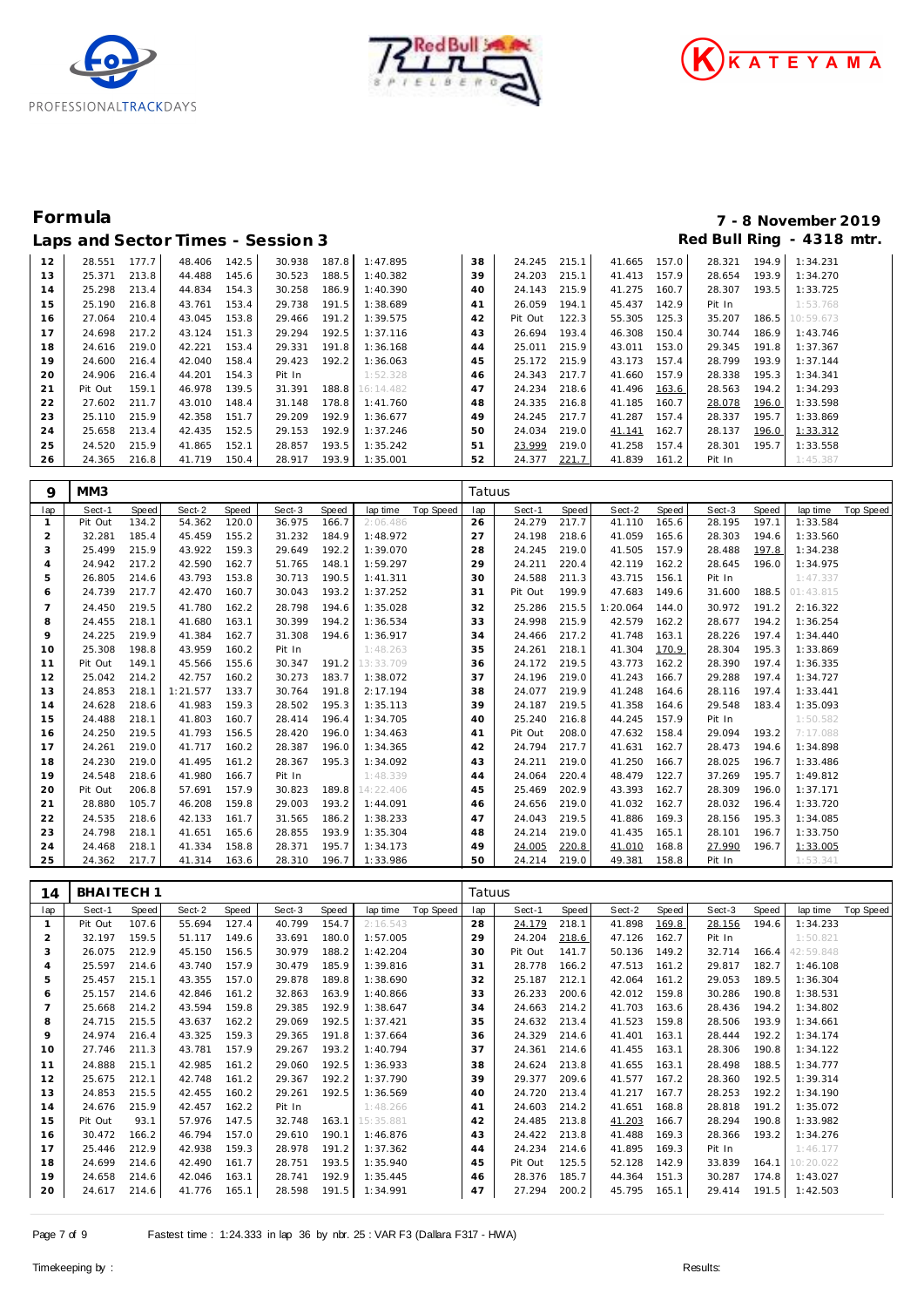





### Laps and Sector Times - Session 3 **Red Bull Ring - 4318 mtr.** And Sector Times - Session 3

# **Formula 7 - 8 November 2019**

| 21 | 24.642 | 214.2              | 41.883 | 164.1 | 29.651 | 178.2 | 1:36.176 | 48 | 28.530 | 160.0 | 51.012 110.7 |       | 35.159 | 189.1 | 1:54.701 |
|----|--------|--------------------|--------|-------|--------|-------|----------|----|--------|-------|--------------|-------|--------|-------|----------|
| 22 | 30.849 | 209.2              | 44.808 | 158.4 | 29.668 | 189.8 | 1:45.325 | 49 | 27.520 | 210.0 | 43.870       | 161.2 | 28.914 | 193.2 | 1:40.304 |
| 23 | 25.993 | 136.5 <sub>1</sub> | 43.007 | 167.2 | 28.656 | 193.5 | 1:37.656 | 50 | 24.766 | 215.1 | 41.889       | 164.1 | 28.527 | 193.2 | 1:35.182 |
| 24 | 24.538 | 217.7              | 42.613 | 164.1 | 28.499 | 192.9 | 1:35.650 | 51 | 24.935 | 177.7 | 43.867       | 164.1 | 28.687 | 193.2 | 1:37.489 |
| 25 | 24.843 | 218.6              | 44.964 | 159.3 | 28.896 | 192.5 | 1:38.703 | 52 | 24.302 | 216.8 | 42.249       | 163.6 | 28.267 | 193.2 | 1:34.818 |
| 26 | 24.495 | 217.7              | 42.182 | 162.7 | 28.567 | 192.9 | 1:35.244 |    | 24.528 | 216.8 | 1:18.345     | 146.3 | 29.225 | 194.2 | 2:12.098 |
| 27 | 24.409 | 215.9              | 41.309 | 166.2 | 28.257 | 194.9 | 1:33.975 | 54 | 24.549 | 215.5 | 41.664       | 166.2 | 28.462 | 194.6 | 1:34.675 |

| 16             | BHAITECH <sub>2</sub> |       |        |       |        |       |           |           | Tatuus |         |       |        |       |        |       |           |           |
|----------------|-----------------------|-------|--------|-------|--------|-------|-----------|-----------|--------|---------|-------|--------|-------|--------|-------|-----------|-----------|
| lap            | Sect-1                | Speed | Sect-2 | Speed | Sect-3 | Speed | lap time  | Top Speed | lap    | Sect-1  | Speed | Sect-2 | Speed | Sect-3 | Speed | lap time  | Top Speed |
| $\mathbf{1}$   | Pit Out               | 171.2 | 51.967 | 125.3 | 36.896 | 173.9 | 1:59.114  |           | 30     | 23.846  | 220.4 | 43.966 | 163.6 | Pit In |       | 1:44.671  |           |
| 2              | 27.651                | 197.3 | 46.320 | 144.0 | 31.727 | 181.8 | 1:45.698  |           | 31     | Pit Out | 134.2 | 52.962 | 142.5 | 31.412 | 177.0 | 47:26.326 |           |
| 3              | 26.977                | 206.0 | 44.170 | 144.4 | 30.382 | 191.8 | 1:41.529  |           | 32     | 26.521  | 204.0 | 44.206 | 153.8 | 29.873 | 190.5 | 1:40.600  |           |
| $\overline{4}$ | 24.860                | 213.8 | 43.241 | 156.1 | 29.691 | 192.5 | 1:37.792  |           | 33     | 24.850  | 215.5 | 42.448 | 161.2 | 28.859 | 193.5 | 1:36.157  |           |
| 5              | 25.507                | 217.2 | 42.896 | 157.4 | 29.603 | 193.2 | 1:38.006  |           | 34     | 24.432  | 217.7 | 41.850 | 165.1 | 28.597 | 193.5 | 1:34.879  |           |
| 6              | 24.332                | 219.0 | 42.122 | 159.8 | 29.374 | 191.8 | 1:35.828  |           | 35     | 24.227  | 217.7 | 41.644 | 167.7 | 28.483 | 194.9 | 1:34.354  |           |
| $\overline{7}$ | 24.227                | 219.5 | 41.816 | 158.8 | 29.135 | 192.5 | 1:35.178  |           | 36     | 24.110  | 217.2 | 41.198 | 167.2 | 28.237 | 194.9 | 1:33.545  |           |
| 8              | 24.234                | 219.0 | 42.422 | 160.7 | 29.341 | 191.8 | 1:35.997  |           | 37     | 24.066  | 217.2 | 41.266 | 167.7 | 28.391 | 192.5 | 1:33.723  |           |
| 9              | 24.309                | 219.5 | 41.573 | 160.2 | 28.879 | 194.6 | 1:34.761  |           | 38     | 24.004  | 218.1 | 41.287 | 167.7 | 28.208 | 192.2 | 1:33.499  |           |
| 10             | 24.069                | 220.4 | 42.438 | 161.7 | 29.274 | 193.9 | 1:35.781  |           | 39     | 24.037  | 218.1 | 41.088 | 170.3 | 27.900 | 194.6 | 1:33.025  |           |
| 11             | 24.166                | 219.9 | 41.659 | 159.8 | 28.702 | 195.3 | 1:34.527  |           | 40     | 23.980  | 216.8 | 40.702 | 172.5 | 27.924 | 194.9 | 1:32.606  |           |
| 12             | 24.043                | 220.4 | 41.380 | 160.2 | 28.823 | 192.5 | 1:34.246  |           | 41     | 23.928  | 216.8 | 40.863 | 172.0 | 27.846 | 194.2 | 1:32.637  |           |
| 13             | 24.180                | 219.0 | 41.540 | 161.7 | 28.494 | 195.3 | 1:34.214  |           | 42     | 23.944  | 216.8 | 41.053 | 173.6 | 28.031 | 193.5 | 1:33.028  |           |
| 14             | 23.919                | 219.5 | 41.442 | 163.6 | 28.603 | 195.7 | 1:33.964  |           | 43     | 23.903  | 217.2 | 41.084 | 172.0 | Pit In |       | 1:41.446  |           |
| 15             | 24.024                | 219.5 | 41.328 | 166.7 | 28.320 | 197.1 | 1:33.672  |           | 44     | Pit Out | 113.9 | 59.836 | 137.4 | 34.563 | 172.0 | 10:10.357 |           |
| 16             | 23.941                | 219.9 | 41.374 | 163.1 | 28.229 | 195.3 | 1:33.544  |           | 45     | 27.668  | 204.8 | 47.283 | 146.7 | 31.204 | 181.2 | 1:46.155  |           |
| 17             | 23.912                | 219.5 | 42.332 | 158.4 | Pit In |       | 1:42.564  |           | 46     | 26.481  | 205.6 | 43.778 | 147.9 | 31.050 | 187.2 | 1:41.309  |           |
| 18             | Pit Out               | 207.6 | 47.200 | 148.8 | 30.875 | 182.7 | 12:14.968 |           | 47     | 25.741  | 214.2 | 43.038 | 154.7 | 29.758 | 194.6 | 1:38.537  |           |
| 19             | 25.224                | 215.1 | 42.781 | 157.0 | 29.607 | 193.5 | 1:37.612  |           | 48     | 24.675  | 219.5 | 42.269 | 160.2 | 29.296 | 192.2 | 1:36.240  |           |
| 20             | 24.151                | 219.5 | 42.260 | 161.2 | 28.823 | 193.5 | 1:35.234  |           | 49     | 24.313  | 219.5 | 41.784 | 164.1 | 28.756 | 193.2 | 1:34.853  |           |
| 21             | 24.089                | 219.0 | 41.545 | 163.6 | 28.567 | 194.6 | 1:34.201  |           | 50     | 24.106  | 219.5 | 41.484 | 168.2 | 28.190 | 196.4 | 1:33.780  |           |
| 22             | 23.987                | 218.6 | 41.361 | 159.8 | 29.420 | 195.3 | 1:34.768  |           | 51     | 24.107  | 218.6 | 41.137 | 169.3 | 28.195 | 195.3 | 1:33.439  |           |
| 23             | 23.918                | 219.5 | 41.393 | 164.6 | 28.387 | 194.9 | 1:33.698  |           | 52     | 24.055  | 218.1 | 40.939 | 167.2 | 28.062 | 196.7 | 1:33.056  |           |
| 24             | 23.926                | 218.6 | 41.229 | 164.6 | 28.293 | 193.5 | 1:33.448  |           | 53     | 23.922  | 221.7 | 41.941 | 165.6 | 28.701 | 195.3 | 1:34.564  |           |
| 25             | 24.015                | 219.0 | 41.315 | 167.7 | 28.279 | 195.3 | 1:33.609  |           | 54     | 23.850  | 219.9 | 40.613 | 169.3 | 27.893 | 196.4 | 1:32.356  |           |
| 26             | 23.853                | 220.4 | 41.403 | 164.1 | 28.533 | 194.6 | 1:33.789  |           | 55     | 23.770  | 220.4 | 40.603 | 172.5 | 27.893 | 196.7 | 1:32.266  |           |
| 27             | 23.988                | 219.9 | 41.399 | 164.6 | 28.306 | 193.5 | 1:33.693  |           | 56     | 23.922  | 219.5 | 40.607 | 172.0 | 27.733 | 196.4 | 1:32.262  |           |
| 28             | 23.874                | 219.9 | 41.000 | 167.2 | 28.117 | 196.0 | 1:32.991  |           | 57     | 23.980  | 219.0 | 40.450 | 175.9 | 27.494 | 196.4 | 1:31.924  |           |
| 29             | 23.825                | 220.8 | 40.910 | 170.3 | 28.113 | 197.1 | 1:32.848  |           | 58     |         |       |        |       |        |       |           |           |

| 25             | VARF3   |       |        |       |        |       |           |           | Dallara F317 - HWA |         |       |        |       |        |       |           |           |
|----------------|---------|-------|--------|-------|--------|-------|-----------|-----------|--------------------|---------|-------|--------|-------|--------|-------|-----------|-----------|
| lap            | Sect-1  | Speed | Sect-2 | Speed | Sect-3 | Speed | lap time  | Top Speed | lap                | Sect-1  | Speed | Sect-2 | Speed | Sect-3 | Speed | lap time  | Top Speed |
|                | Pit Out | 118.2 | 54.511 | 125.0 | 33.483 | 173.1 | 2:05.069  |           | 21                 | 22.759  | 225.0 | 38.664 | 172.5 | 26.825 | 203.0 | 1:28.248  |           |
| $\overline{c}$ | 30.633  | 167.0 | 44.557 | 154.3 | 30.378 | 190.5 | 1:45.568  |           | 22                 | 22.674  | 225.0 | 37.888 | 192.9 | 24.965 | 206.5 | 1:25.527  |           |
| 3              | 24.275  | 218.1 | 40.463 | 176.5 | 27.569 | 196.7 | 1:32.307  |           | 23                 | 22.506  | 225.4 | 38.371 | 191.5 | 24.995 | 206.9 | 1:25.872  |           |
| 4              | 23.242  | 223.6 | 39.879 | 145.2 | 26.956 | 200.7 | 1:30.077  |           | 24                 | 22.497  | 223.6 | 37.758 | 195.7 | 24.926 | 206.1 | 1:25.181  |           |
| 5              | 22.970  | 223.1 | 41.391 | 188.2 | 25.823 | 202.2 | 1:30.184  |           | 25                 | 22.443  | 224.5 | 37.835 | 195.7 | 25.090 | 205.3 | 1:25.368  |           |
| 6              | 23.008  | 223.1 | 38.327 | 194.2 | 25.374 | 204.9 | 1:26.709  |           | 26                 | 22.434  | 224.5 | 38.310 | 194.9 | 24.932 | 206.9 | 1:25.676  |           |
|                | 22.536  | 223.6 | 37.961 | 181.8 | 26.098 | 203.0 | 1:26.595  |           | 27                 | 22.332  | 230.3 | 38.546 | 194.9 | 24.905 | 206.1 | 1:25.783  |           |
| 8              | 22.692  | 224.0 | 37.965 | 192.2 | 25.027 | 206.1 | 1:25.684  |           | 28                 | 22.655  | 224.0 | 37.599 | 195.7 | 24.823 | 207.3 | 1:25.077  |           |
| 9              | 22.649  | 224.0 | 37.979 | 188.2 | 25.151 | 206.1 | 1:25.779  |           | 29                 | 22.432  | 225.9 | 37.466 | 197.8 | 25.456 | 203.8 | 1:25.354  |           |
| 10             | 22.634  | 224.5 | 37.977 | 195.7 | 25.143 | 206.9 | 1:25.754  |           | 30                 | 24.831  | 224.0 | 38.997 | 164.6 | Pit In |       | 1:38.742  |           |
| 11             | 43.816  | 172.3 | 44.776 | 155.6 | Pit In |       | 2:05.619  |           | 31                 | Pit Out | 150.0 | 46.497 | 169.8 | 29.201 | 188.2 | 55:39.721 |           |
| 12             | Pit Out | 177.2 | 42.701 | 167.2 | 28.774 | 196.7 | 11:37.166 |           | 32                 | 24.114  | 220.4 | 45.118 | 152.5 | 27.544 | 200.7 | 1:36.776  |           |
| 13             | 23.522  | 216.8 | 42.521 | 183.1 | 26.776 | 197.1 | 1:32.819  |           | 33                 | 24.728  | 219.0 | 38.012 | 195.7 | 25.053 | 206.9 | 1:27.793  |           |
| 14             | 23.142  | 221.7 | 38.420 | 192.9 | 25.478 | 202.6 | 1:27.040  |           | 34                 | 22.807  | 224.5 | 38.012 | 197.8 | 24.709 | 206.5 | 1:25.528  |           |
| 15             | 22.622  | 222.6 | 37.717 | 195.7 | 26.248 | 204.2 | 1:26.587  |           | 35                 | 22.579  | 225.9 | 37.627 | 198.5 | 24.311 | 207.7 | 1:24.517  |           |
| 16             | 22.443  | 226.4 | 38.214 | 194.9 | 24.911 | 205.7 | 1:25.568  |           | 36                 | 22.529  | 223.1 | 37.613 | 198.5 | 24.191 | 209.3 | 1:24.333  |           |
| 17             | 33.871  | 218.6 | 39.833 | 192.2 | 26.225 | 201.5 | 1:39.929  |           | 37                 | 22.563  | 223.6 | 37.264 | 199.3 | 30.136 | 203.8 | 1:29.963  |           |
| 18             | 22.820  | 223.1 | 45.633 | 144.8 | Pit In |       | 1:43.768  |           | 38                 | 23.524  | 223.1 | 37.595 | 197.8 | 24.532 | 207.7 | 1:25.651  |           |
| 19             | Pit Out | 185.4 | 43.134 | 155.2 | 28.901 | 187.5 | 13:13.587 |           | 39                 | 22.630  | 223.6 | 39.632 | 52.1  | Pit In |       | 1:56.548  |           |
| 20             | 24.676  | 208.0 | 39.216 | 188.8 | 25.750 | 202.6 | 1:29.642  |           | 40                 |         |       |        |       |        |       |           |           |